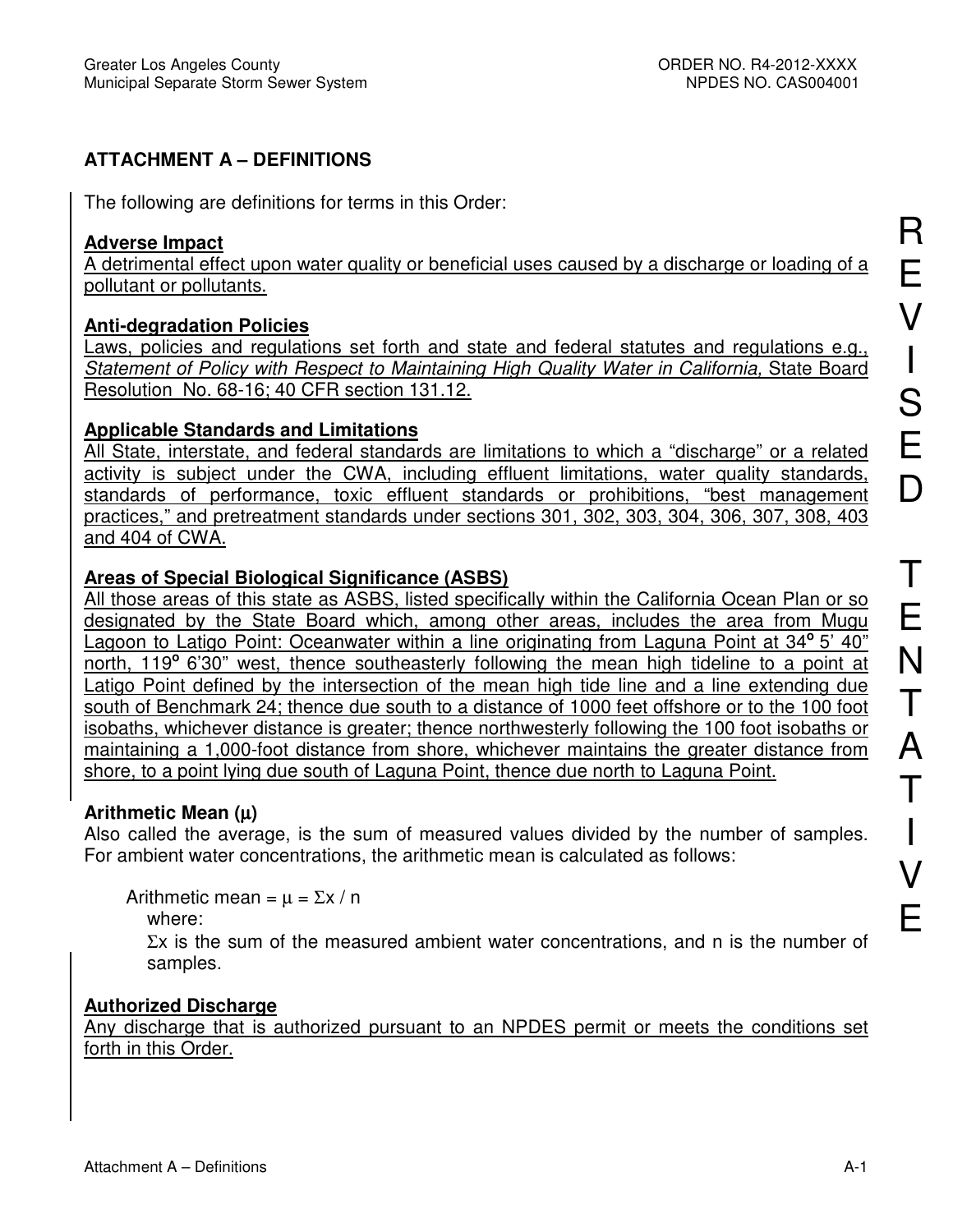# **Authorized Non-Storm Water Discharge**

Authorized non-storm water discharges are discharges that are not composed entirely of storm water and that are either: (1) separately regulated by an individual or general NPDES permit and allowed to discharge to the MS4 when in compliance with all NPDES permit conditions; (2) authorized by USEPA $^{51}$  pursuant to sections 104(a) or 104(b) of CERCLA that either (i) will comply with water quality standards as applicable or relevant and appropriate requirements ("ARARs") under section 121(d)(2) of CERCLA or (ii) are subject to (a) a written waiver of ARARs by USEPA pursuant to section  $121(d)(4)$  of CERCLA or (b) a written determination by USEPA that compliance with ARARs is not practicable considering the exigencies of the situation, pursuant to 40 CFR section 300.415(j); or (3) necessary for emergency responses purposes, including flows from emergency fire fighting activities.

# **Automotive Service Facilities**

A facility that is categorized in any one of the following Standard Industrial Classification (SIC) and North American Industry Classification System (NAICS) codes. For inspection purposes, Permittees need not inspect facilities with SIC codes 5013, 5014, 5541, 5511, provided that these facilities have no outside activities or materials that may be exposed to storm water.

# **Average Monthly Effluent Limitation (AMEL)**

The highest allowable average of daily discharges over a calendar month, calculated as the sum of all daily discharges measured during a calendar month divided by the number of daily discharges measured during that month.

# **Bacteria Total Maximum Daily Load (TMDL) Dry Weather**

Defined in the Bacteria TMDLs as those days with less than 0.1 inch of rainfall and those days occurring more than 3 days after a rain.

# **Bacteria Total Maximum Daily Load (TMDL) Wet Weather**

Defined in the Bacteria TMDLs as a day.with 0.1 inch or more of rain and 3 days following the rain event.

# **Baseline Waste Load Allocation**

The Waste Load Allocation assigned to a Permittee before reductions are required. The progressive reductions in the Waste Load Allocations are based on a percentage of the Baseline Waste Load Allocation. The Baseline Waste Load Allocation for each jurisdiction was calculated based on the annual average amount of trash discharged to the storm drain system from a representative sampling of land use areas, as determined during the Baseline Monitoring Program. The Baseline Waste Load Allocations are incorporated into the Basin Plan at Table 7-2.2.

# **Basin Plan**

The Water Quality Control Plan, Los Angeles Region, Basin Plan for the Coastal Watersheds of Los Angeles and Ventura Counties, adopted by the Regional Water Board on June 13, 1994 and subsequent amendments.

 $\overline{a}$ <sup>51</sup> These typically include short-term, high volume discharges resulting from the development or redevelopment of groundwater extraction wells, or USEPA or State-required compliance testing of potable water treatment plants, as part of a USEPA authorized groundwater remediation action under CERCLA.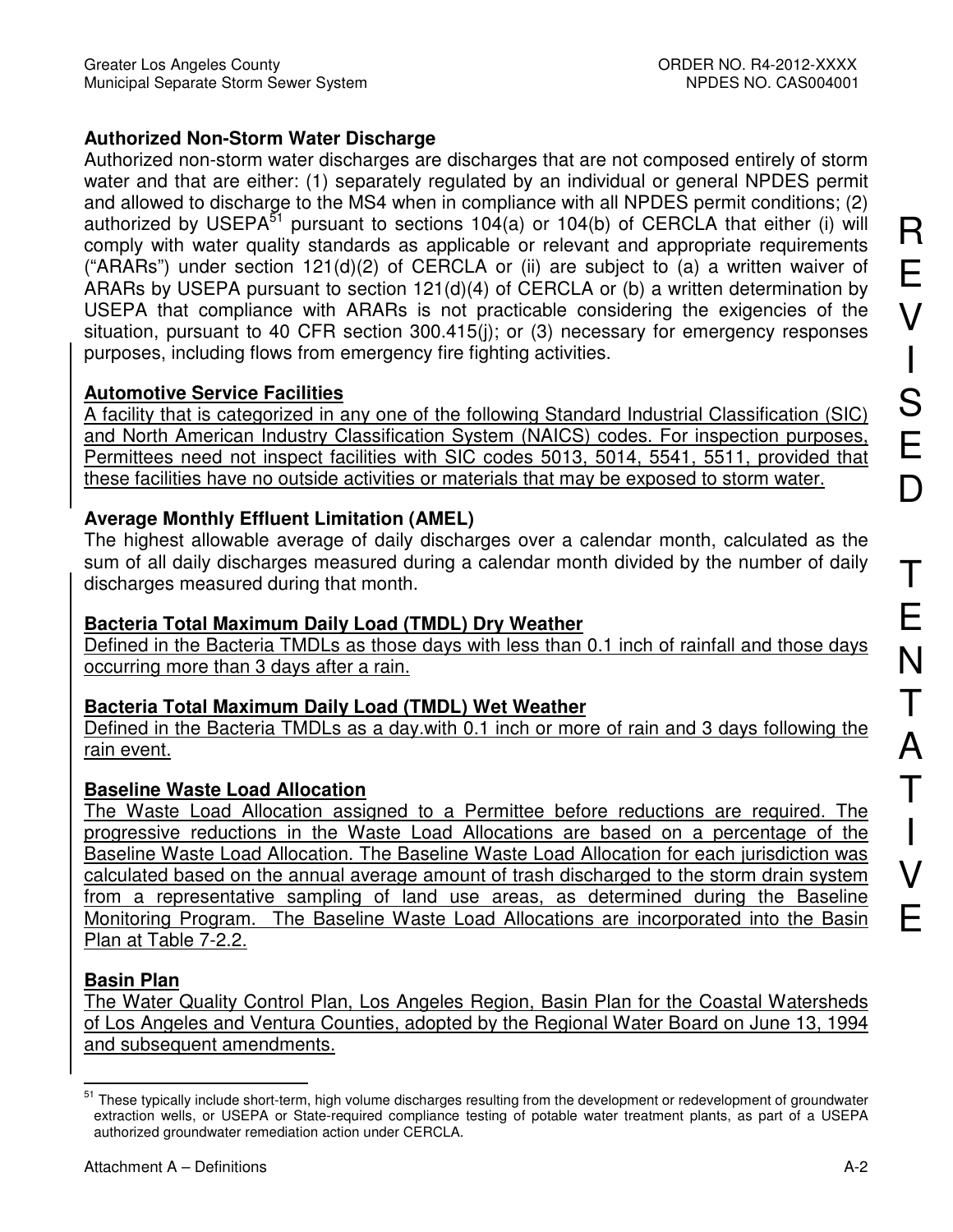#### **Beneficial Uses**

The existing or potential uses of receiving waters in the permit area as designated by the Regional Water Board in the Basin Plan.

#### **Best Management Practices (BMPs)**

BMPs are practices or physical devices or systems designed to prevent or reduce pollutant loading from storm water or non-storm water discharges to receiving waters, or designed to reduce the volume of storm water or non-storm water discharged to the receiving water.

#### **Bioaccumulative**

Those substances taken up by an organism from its surrounding medium through gill membranes, epithelial tissue, or from food and subsequently concentrated and retained in the body of the organism.

#### **Biofiltration**

A LID BMP that reduces storm water pollutant discharges by intercepting rainfall on vegetative canopy, and through incidental infiltration and/or evapotranspiration, incidental infiltration, and filtration. As described in the Ventura County Technical Guidance Manual, studies have demonstrated that bioinfiltration of 1.5 times the storm water quality design volume (SWQDv) provides approximately equivalent or greater reductions in pollutant loading when compared to  $\overline{b}$  bioretention or infiltration of the SWQDv.<sup>52</sup> Incidental infiltration is an important factor in achieving the required pollutant load reduction. Therefore, the term "biofiltration" as used in this Order is defined to include only systems designed to facilitate incidental infiltration or achieve the equivalent pollutant reduction as biofiltration BMPs with an underdrain (subject to Executive Officer approval). Biofiltration BMPs include bioretention systems with an underdrain and bioswales.

#### **Bioretention**

A LID BMP that reduces storm water runoff by intercepting rainfall on vegetative canopy, and through evapotranspiration and infiltration. The bioretention system typically includes a minimum 2-foot top layer of a specified soil and compost mixture underlain by a gravel-filled temporary storage pit dug into the *in-situ* soil. As defined in this Order, a bioretention BMP may be designed with an overflow drain, but may not include an underdrain. When a bioretention BMP is designed or constructed with an underdrain it is regulated in this Order as biofiltration.

#### **Bioswale**

A LID BMP consisting of a shallow channel lined with grass or other dense, low-growing vegetation. Bioswales are designed to collect storm water runoff and to achieve a uniform sheet flow through the dense vegetation for a period of several minutes.

#### **Carcinogenic**

Pollutants are substances that are known to cause cancer in living organisms.

 $\overline{a}$ <sup>52</sup> Geosyntec Consultants and Larry <del>Wallker</del>Walker Associates. 2011. Ventura County Technical Guidance Manual for Stormwater Quality and Control Measures, Manual Update 2011. Appendix D. Prepared for the Ventura Countywide Stormwater Quality Management Program. July 13, 2011. pp. D-6 – D-15.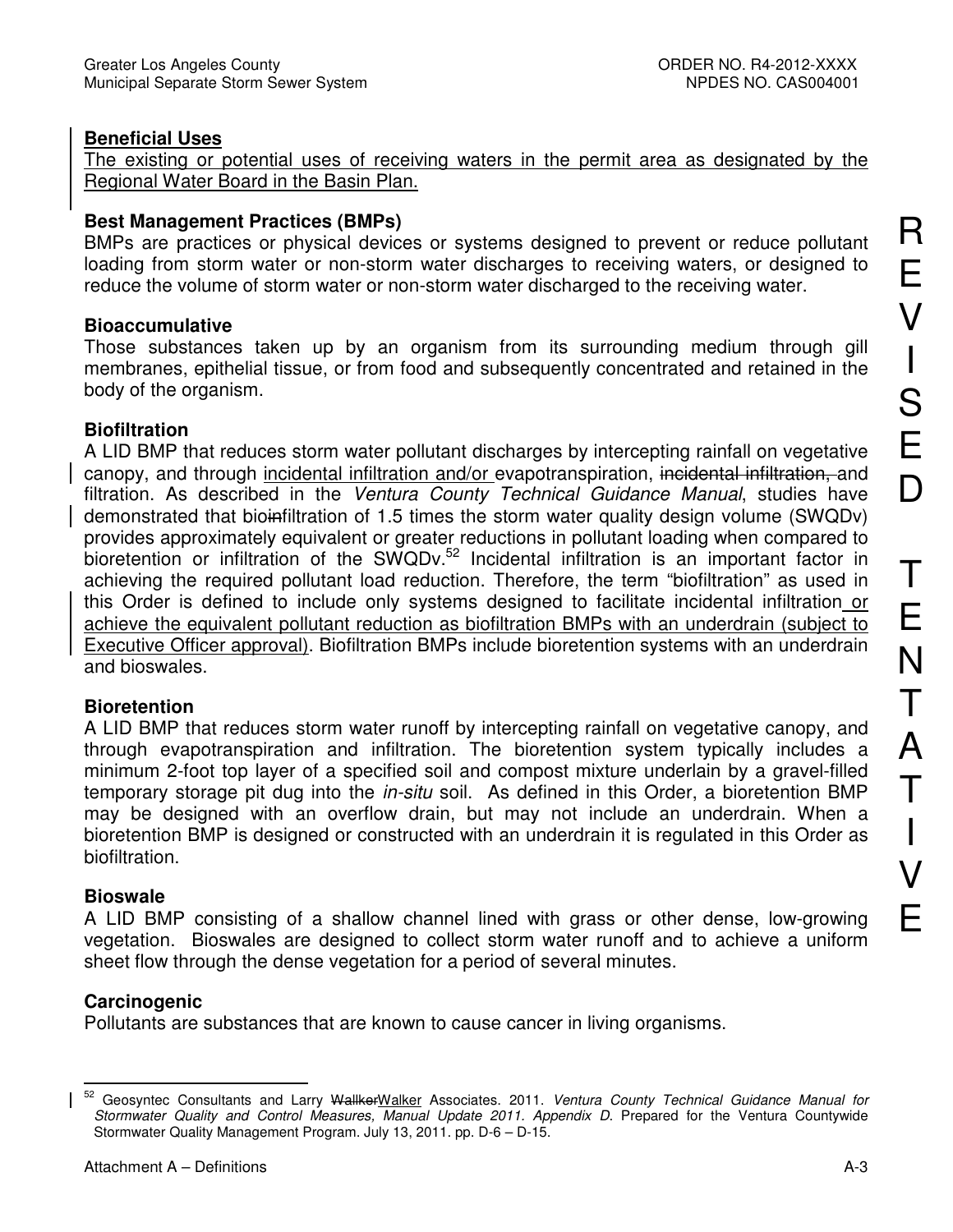## **Coefficient of Variation (CV)**

**CV is a measure of the data variability and is calculated as the estimated standard deviation divided by the arithmetic mean of the observed values.** 

#### **Commercial Development**

Any development on private land that is not heavy industrial or residential. The category includes, but is not limited to: hospitals, laboratories and other medical facilities, educational institutions, recreational facilities, plant nurseries, car wash facilities; mini-malls and other business complexes, shopping malls, hotels, office buildings, public warehouses and other light industrial complexes.

### **Commercial Malls**

Any development on private land comprised of one or more buildings forming a complex of stores which sells various merchandise, with interconnecting walkways enabling visitors to easily walk from store to store, along with parking area(s). A commercial mall includes, but is not limited to: mini-malls, strip malls, other retail complexes, and enclosed shopping malls or shopping centers.

# **Conditionally Exempt Essential Non-Storm Water Discharge**

Conditionally exempt essential non-storm water discharges are certain categories of discharges that are not composed entirely of storm water and that are allowed by the Regional Water Board to discharge to the MS4, if in compliance with all specified requirements; are not otherwise regulated by an individual or general NPDES permit; and are essential public services that are directly or indirectly required by other State or federal statute and/or regulation. These include non-storm water discharges from potable water sources and nonemergency fire fighting activities. Conditionally exempt essential non-storm water discharges may contain minimal amounts of pollutants, however, when in compliance with industry standard BMPs and control measures, do not result in significant environmental effects. (See 55 Fed. Reg. 47990, 47995 (Nov. 16, 1990)).

# **Conditionally Exempt Non-Storm Water Discharge**

Conditionally exempt non-storm water discharges are certain categories of discharges that are not composed entirely of storm water and that are either not sources of pollutants or may contain only minimal amounts of pollutants and when in compliance with specified BMPs do not result in significant environmental effects. (See 55 Fed. Reg. 47990, 47995 (Nov. 16, 1990)).

# **Construction**

Any development on private land that is not heavy industrial or residential. The category includes, but is not limited to: hospitals, laboratories and other medical facilities, educational institutions, recreational facilities, plant nurseries, car wash facilities, mini-malls and other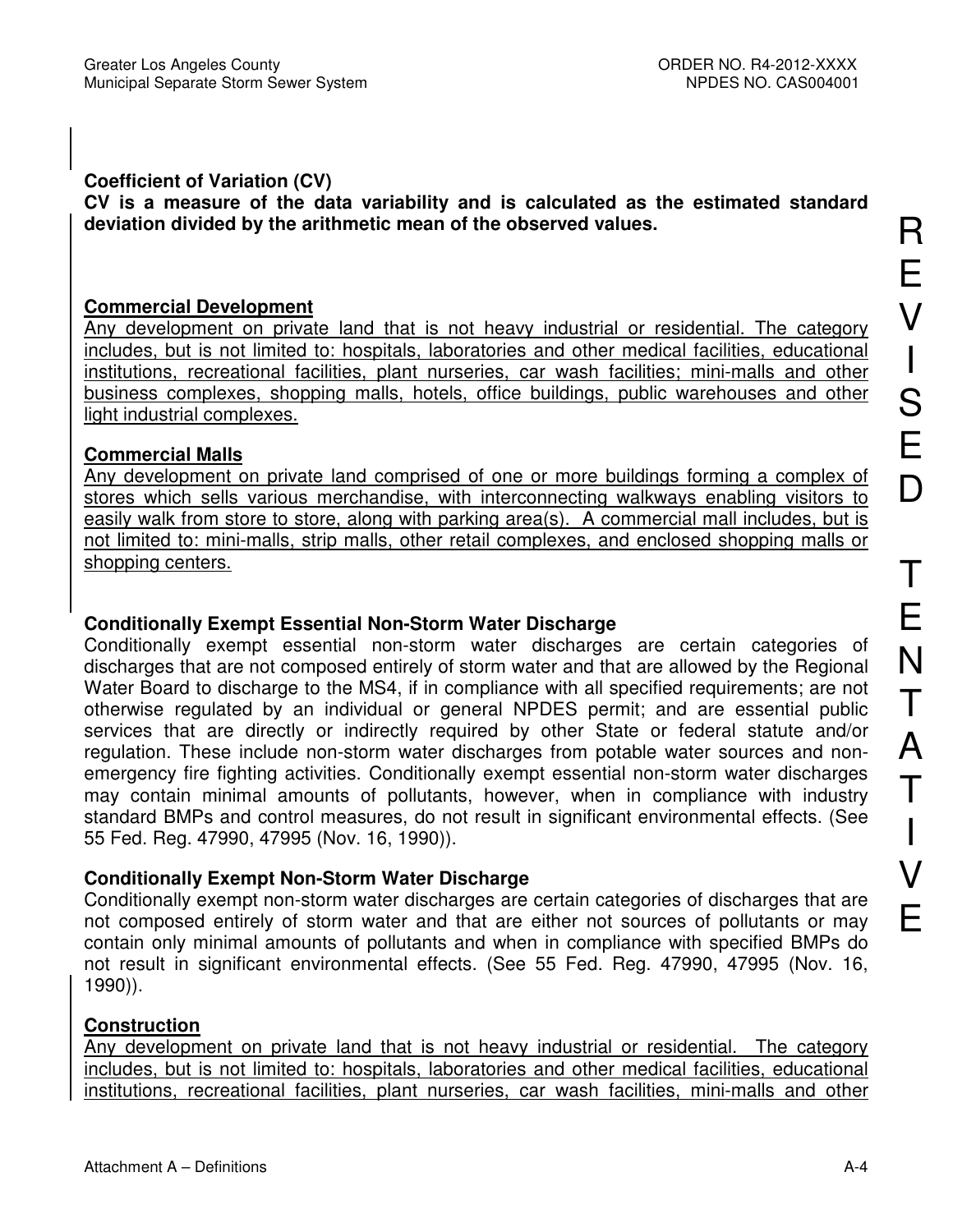business complexes, shopping malls, hotels, office buildings, public warehouses and other light industrial complexes.

# **Control**

To minimize, reduce, eliminate, or prohibit by technological, legal, contractual or other means, the discharge of pollutants from an activity or activities.

# **Daily Discharge**

Daily Discharge is defined as either: (1) the total mass of the constituent discharged over the calendar day (12:00 am through 11:59 pm) or any 24-hour period that reasonably represents a calendar day for purposes of sampling (as specified in the permit), for a constituent with limitations expressed in units of mass or; (2) the unweighted arithmetic mean measurement of the constituent over the day for a constituent with limitations expressed in other units of measurement (e.g., concentration).

The daily discharge may be determined by the analytical results of a composite sample taken over the course of one day (a calendar day or other 24-hour period defined as a day) or by the arithmetic mean of analytical results from one or more grab samples taken over the course of the day.

For composite sampling, if 1 day is defined as a 24-hour period other than a calendar day, the analytical result for the 24-hour period will be considered as the result for the calendar day in which the 24-hour period ends.

# **Daily Generation Rate (DGR)**

The estimated amount of trash deposited within a representative drainage area during a 24 hour period, derived from the amount of trash collected from streets and catch basins in the area over a 30-day period.

# **Dechlorinated/Debrominated Swimming Pool Discharge**

Swimming pool discharges which have no measurable chlorine or bromine and do not contain any detergents, wastes, or additional chemicals not typically found in swimming pool water. The term does not include swimming pool filter backwash.

# **Detected, but Not Quantified (DNQ)**

DNQ are those sample results less than the RL, but greater than or equal to the laboratory's MDL.

# **Development**

Any construction, rehabilitation, redevelopment or reconstruction of any public or private residential project (whether single-family, multi-unit or planned unit development); industrial, commercial, retail and other non-residential projects, including public agency projects; or mass grading for future construction. It does not include routine maintenance to maintain original line and grade, hydraulic capacity, or original purpose of facility, nor does it include emergency construction activities required to immediately protect public health and safety

# **Dilution Credit**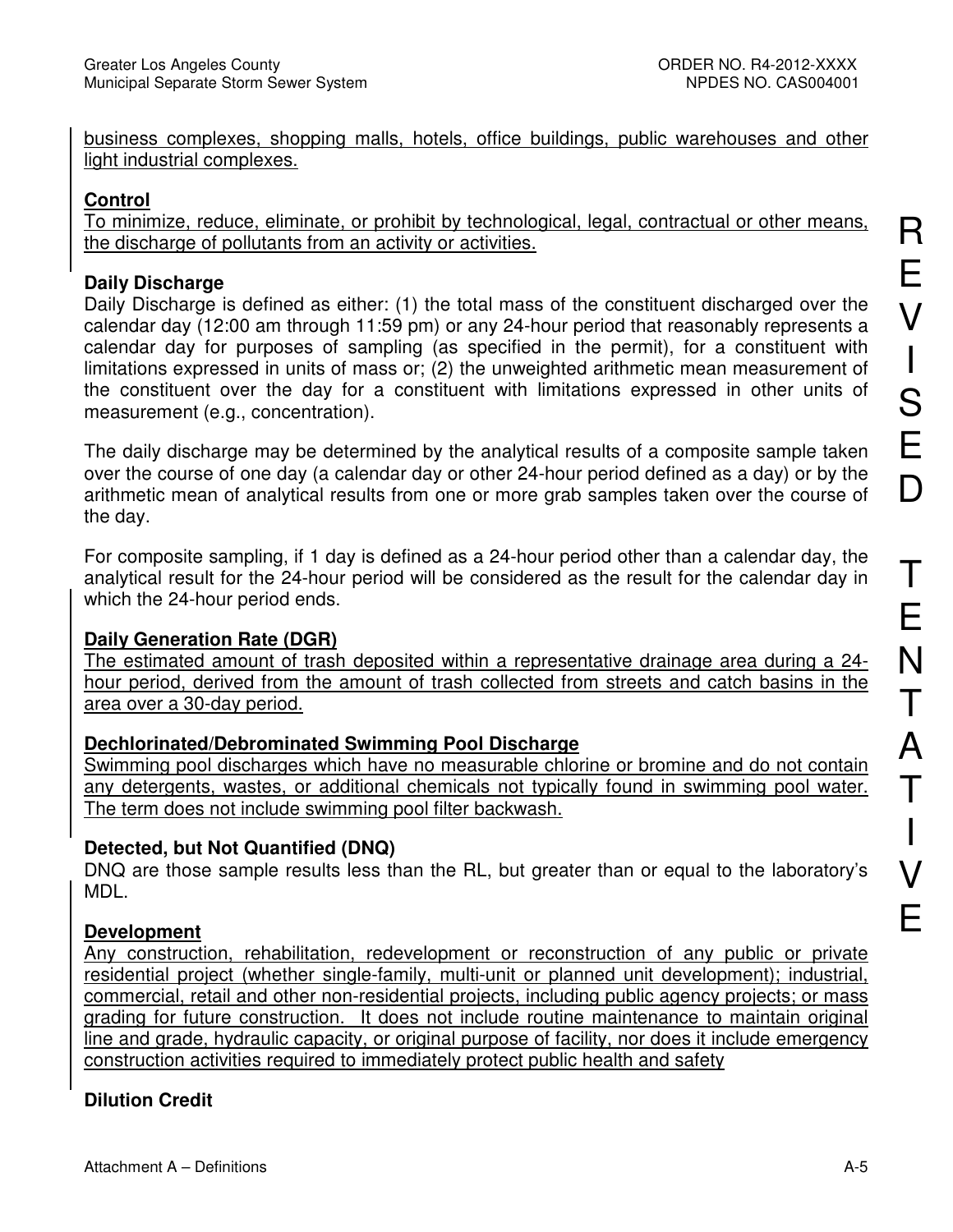Dilution Credit is the amount of dilution granted to a discharge in the calculation of a water quality-based effluent limitation, based on the allowance of a specified mixing zone. It is calculated from the dilution ratio or determined through conducting a mixing zone study or modeling of the discharge and receiving water.

#### **Directly Adjacent**

Situated within 200 feet of the contiguous zone required for the continued maintenance, function, and structural stability of the environmentally sensitive area.

### **Director**

The Director of a municipality and Person(s) designated by and under the Director's instruction and supervision.

#### **Discharge**

When used without qualification the "discharge of a pollutant."

### **Discharging Directly**

Outflow from a drainage conveyance system that is composed entirely or predominantly of flows from the subject, property, development, subdivision, or industrial facility, and not commingled with the flows from adjacent lands.

# **Discharge of a Pollutant**

Any addition of any "pollutant" or combination of pollutants to "waters of the United States" from any "point source" or, any addition of any pollutant or combination of pollutants to the waters of the "contiguous zone" or the ocean from any point source other than a vessel or other floating craft which is being used as a means of transportation. The term discharge includes additions of pollutants into waters of the United States from: surface runoff which is collected or channeled by man; discharges through pipes, sewers, or other conveyances owned by a State, municipality, or other person which do not lead to a treatment works; and discharges through pipes, sewers, or other conveyances, leading into privately owned treatment works.

# **Disturbed Area**

An area that is altered as a result of clearing, grading, and/or excavation.

# **Effective Impervious Area (EIA)**

EIA is the portion of the surface area that is hydrologically connected to a drainage system via a hardened conveyance or impervious surface without any intervening median to mitigate the flow volume.

# **Effluent Concentration Allowance (ECA)**

ECA is a value derived from the water quality criterion/objective, dilution credit, and ambient background concentration that is used, in conjunction with the coefficient of variation for the effluent monitoring data, to calculate a long-term average (LTA) discharge concentration. The ECA has the same meaning as waste load allocation (WLA) as used in USEPA guidance (Technical Support Document For Water Quality-based Toxics Control, March 1991, second printing, EPA/505/2-90-001).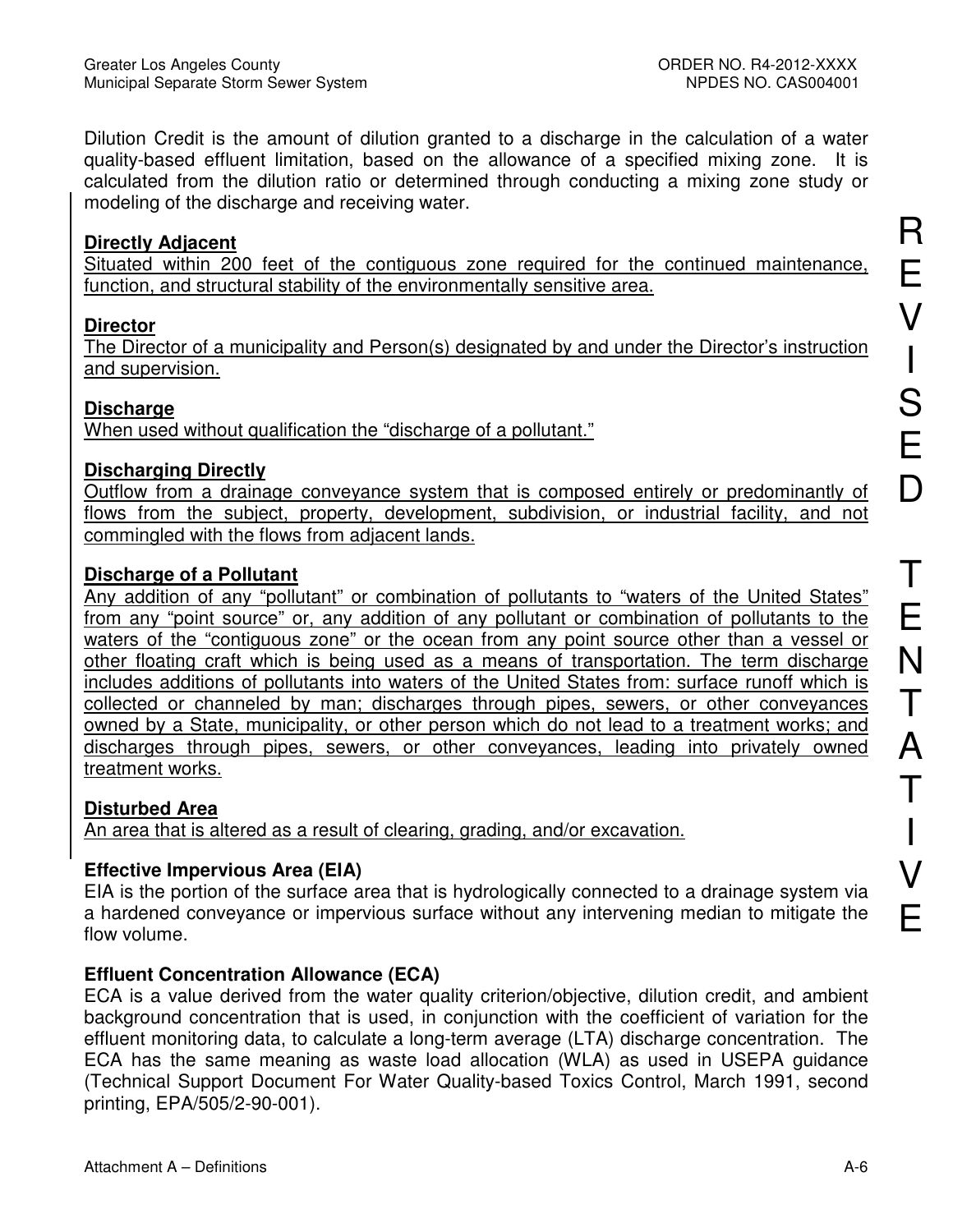#### **Effluent Limitation**

Any restriction imposed on quantities, discharge rates, and concentrations of pollutants, which are discharged from point sources to waters of the U.S. (40 CFR § 122.2).

#### **Enclosed Bays**

Enclosed Bays means indentations along the coast that enclose an area of oceanic water within distinct headlands or harbor works. Enclosed bays include all bays where the narrowest distance between the headlands or outermost harbor works is less than 75 percent of the greatest dimension of the enclosed portion of the bay. Enclosed bays include, but are not limited to, Humboldt Bay, Bodega Harbor, Tomales Bay, Drake's Estero, San Francisco Bay, Morro Bay, Los Angeles-Long Beach Harbor, Upper and Lower Newport Bay, Mission Bay, and San Diego Bay. Enclosed bays do not include inland surface waters or ocean waters.

#### **Environmentally Sensitive Areas (ESAs)**

An area in which plant or animal life or their habitats are either rare or especially valuable because of their special nature or role in an ecosystem and which would be easily disturbed or degraded by human activities and developments (California Public Resources Code § 30107.5). Areas subject to storm water mitigation requirements are: areas designated as Significant Ecological Areas by the County of Los Angeles (Los Angeles County Significant Areas Study, Los Angeles County Department of Regional Planning (1976) and amendments); an area designated as a Significant Natural Areaby the California Department of Fish and Game's Significant Natural Areas Program, provided that area has been field verified by the Department of Fish and Game; an area listed in the Basin Plan as supporting the "Rare, Threatened, or Endangered Species (RARE)" beneficial use; and an area identified by a Permittee as environmentally sensitive.

#### **Estimated Chemical Concentration**

The estimated chemical concentration that results from the confirmed detection of the substance by the analytical method below the ML value.

#### **Estuaries**

Estuaries means waters, including coastal lagoons, located at the mouths of streams that serve as areas of mixing for fresh and ocean waters. Coastal lagoons and mouths of streams that are temporarily separated from the ocean by sandbars shall be considered estuaries. Estuarine waters shall be considered to extend from a bay or the open ocean to a point upstream where there is no significant mixing of fresh water and seawater. Estuarine waters included, but are not limited to, the Sacramento-San Joaquin Delta, as defined in California Water Code section 12220, Suisun Bay, Carquinez Strait downstream to the Carquinez Bridge, and appropriate areas of the Smith, Mad, Eel, Noyo, Russian, Klamath, San Diego, and Otay rivers. Estuaries do not include inland surface waters or ocean waters.

#### **Existing Discharger**

Any discharger that is not a new discharger. An existing discharger includes an "increasing discharger" (i.e., any existing facility with treatment systems in place for its current discharge that is or will be expanding, upgrading, or modifying its permitted discharge after the effective date of this Order).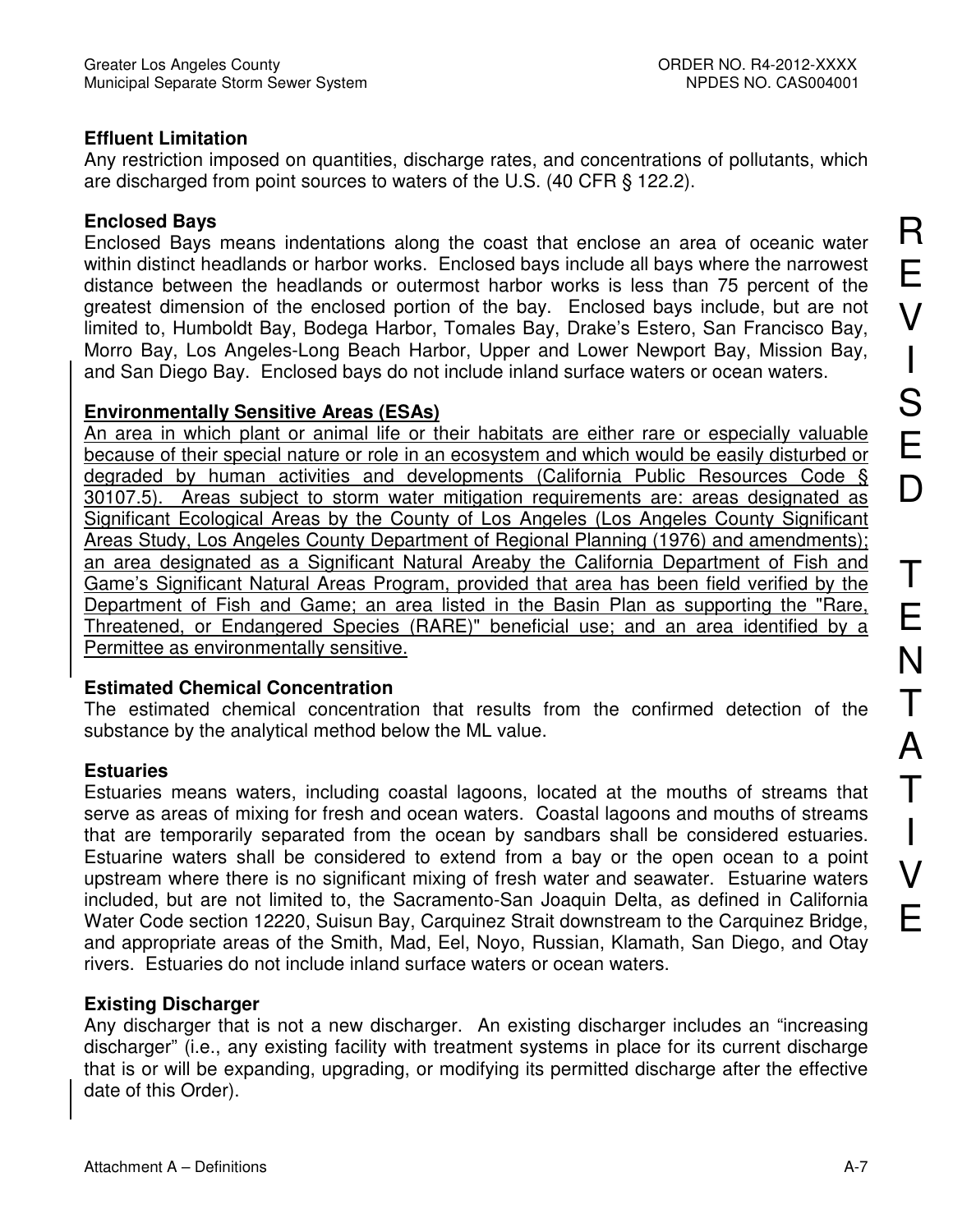# **Flow-through treatment BMPs**

Flow-through treatment BMPs include modular, vault type "high flow biotreatment" devices contained within an impervious vault with an underdrain or designed with an impervious liner and an underdrain.

# **Full Capture System**

Any single device or series of devices, certified by the Executive Officer, that traps all particles retained by a 5 mm mesh screen and has a design treatment capacity of not less than the peak flow rate Q resulting from a one-year, one-hour storm in the sub-drainage area. The Rational Equation is used to compute the peak flow rate:

$$
Q = C \times I \times A,
$$

Where:

 $Q =$  design flow rate (cubic feet per second, cfs);

 $C =$  runoff coefficient (dimensionless);

I = design rainfall intensity (inches per hour, as determined per the Los Angeles County rainfall isohyetal maps relevant to the Los Angeles River watershed), and

 $A = sub-drain = area (acres).$ 

# **General Construction Activities Storm Water Permit (GCASP)**

The general NPDES permit adopted by the State Board which authorizes the discharge of storm water from construction activities under certain conditions.

## **General Industrial Activities Storm Water Permit (GIASP)**

The general NPDES permit adopted by the State Board which authorizes the discharge of storm water from certain industrial activities under certain conditions.

# **Green rRoof**

A LID BMP using planter boxes and vegetation to intercept rainfall on the roof surface. Rainfall is intercepted by vegetation leaves and through evapotranspiration. Green roofs may be designed as either a bioretention BMP or as a planter box flow-through treatmentbiofiltration BMP. To receive credit as a bioretention BMP, the green roof system planting medium shall be of sufficient depth to provide capacity within the pore space volume to contain the design storm depth and may not be designed or constructed with an underdrain.

# **Hillside**

Property located in an area with known erosive soil conditions, where the development contemplates grading on any natural slope that is 25% or greater and where grading contemplates cut or fill slopes.

# **Illicit Connection**

Any man-made conveyance that is connected to the storm drain system without a permit, excluding roof drains and other similar type connections. Examples include channels, pipelines, conduits, inlets, or outlets that are connected directly to the storm drain system.

# **Illicit Discharge**

I

V

E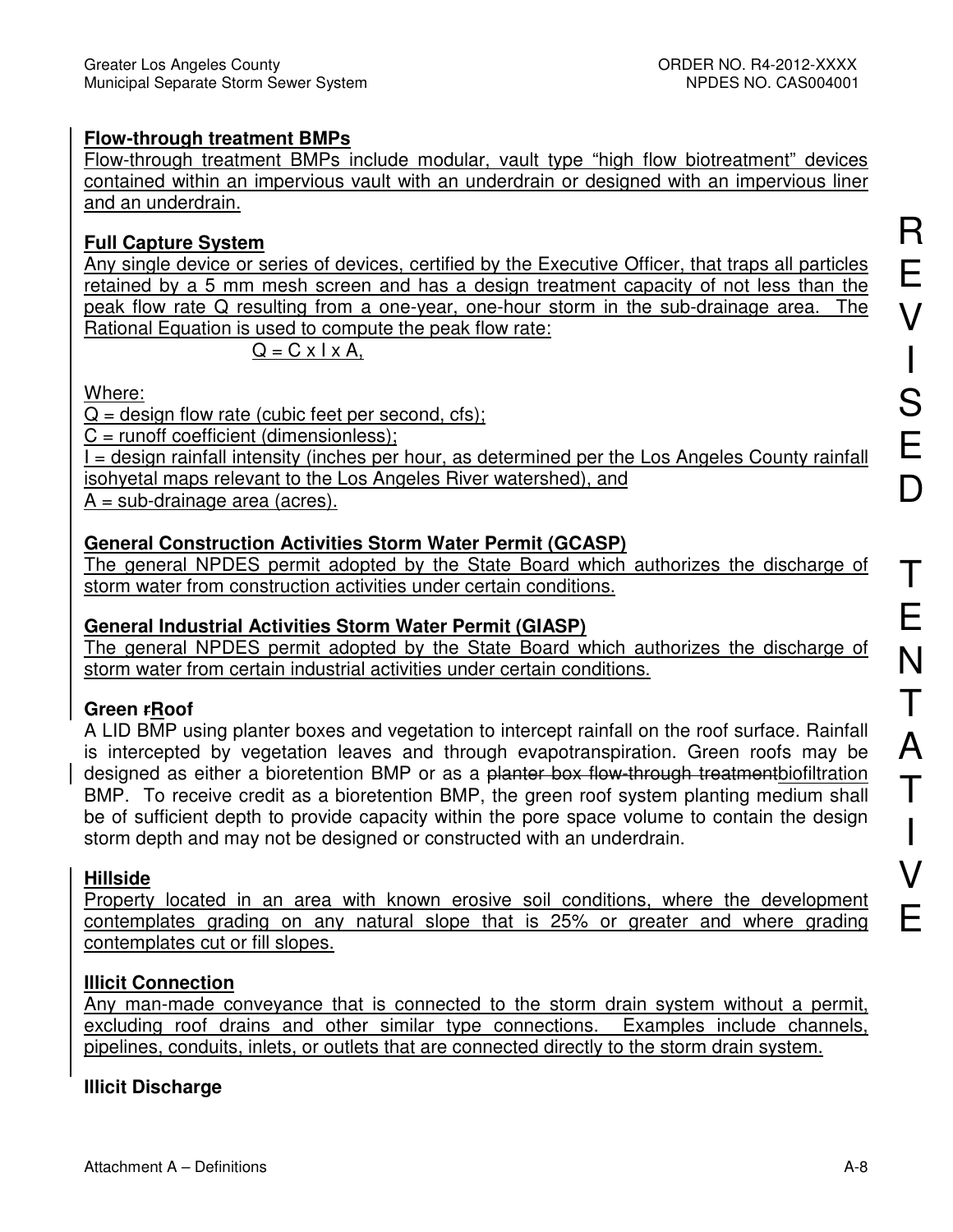Any discharge into the MS4 or from the MS4 into a receiving water that is prohibited under local, state, or federal statutes, ordinances, codes, or regulations. The term illicit discharge includes any non-storm water discharge, except authorized non-storm water discharges; conditionally exempt non-storm water discharges; and non-storm water discharges resulting from natural flows specifically identified in Part III.A.1.d.

#### **Illicit Disposal**

Any disposal, either intentionally or unintentionally, of material(s) or waste(s) that can pollute storm water.

#### **Improved drainage system**

An improved drainage system is a drainage system that has been channelized or armored. The clearing or dredging of a natural drainage system does not cause the system to be classified as an improved drainage system.

#### **Industrial/Commercial Facility**

Any facility involved and/or used in the production, manufacture, storage, transportation, distribution, exchange or sale of goods and/or commodities, and any facility involved and/or used in providing professional and non-professional services. This category of facilities includes, but is not limited to, any facility defined by either the Standard Industrial Classifications (SIC) or the North American Industry Classification System (NAICS). Facility ownership (federal, state, municipal, private) and profit motive of the facility are not factors in this definition.

#### **Industrial Activities Storm Water General Permit (IASGP)**

The general NPDES permit adopted by the State Water Board, which authorizes the discharge of storm water from certain industrial activities under certain conditions.

# **Industrial Park**

A land development that is set aside for industrial development. Industrial parks are usually located close to transport facilities, especially where more than one transport modalities coincide: highways, railroads, airports, and navigable rivers. It includes office parks, which have offices and light industry.

# **Infiltration BMP**

A LID BMP that reduces storm water runoff by capturing and infiltrating the runoff into in-situ soils or amended on-site soils. Examples of infiltration BMPs include infiltration basins, dry wells, and pervious pavement.53

#### **Inland Surface Waters**

All surface waters of the State that do not include the ocean, enclosed bays, or estuaries.

 $\overline{a}$  $53$  Some types of infiltration BMPs such as dry wells, may meet the definition of a Class V, deep well injection facility and may be subject to permitting under U.S. EPA requirements.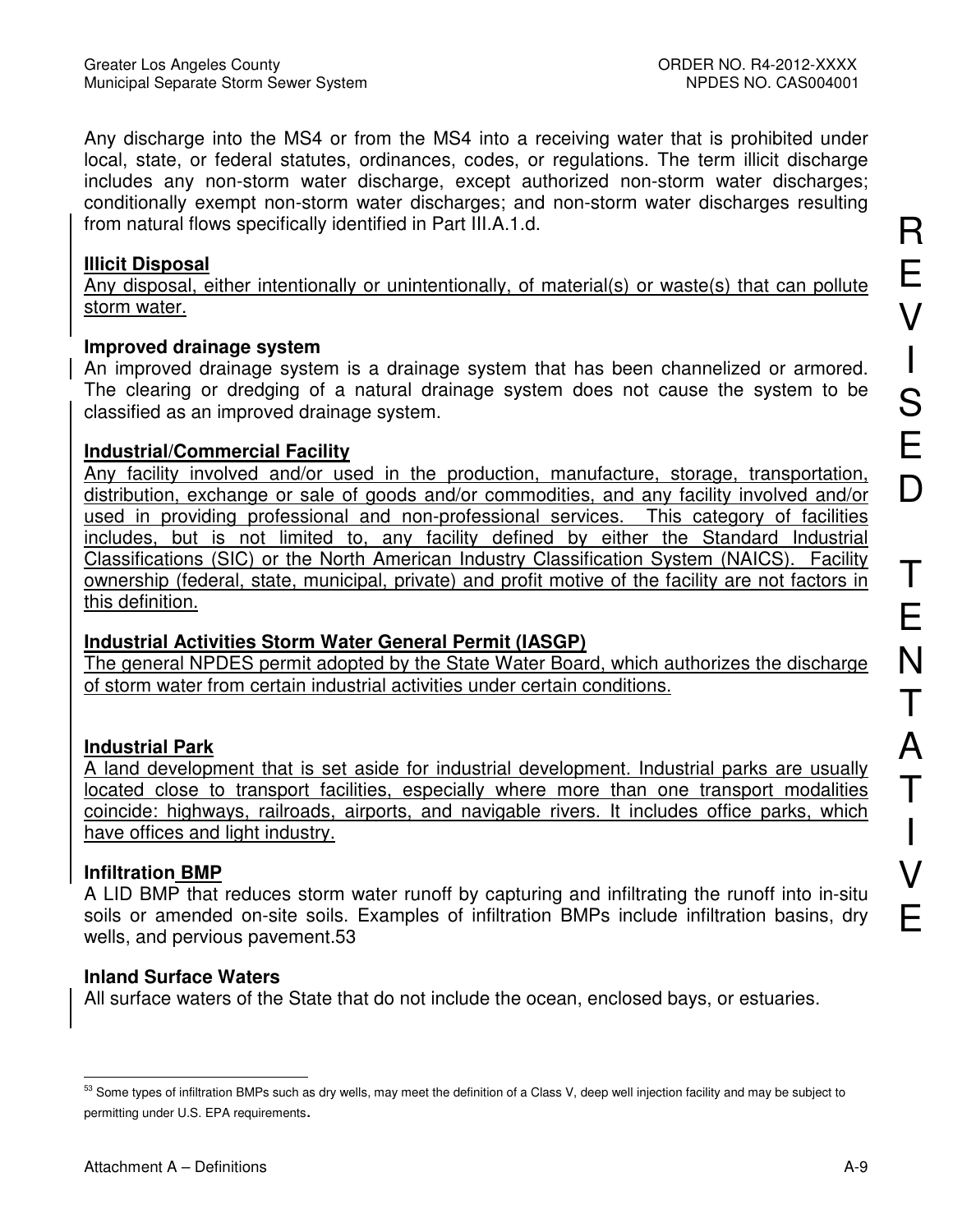## **Inspection**

Entry and the conduct of an on-site review of a facility and its operations, at reasonable times, to determine compliance with specific municipal or other legal requirements. The steps involved in performing an inspection, include, but are not limited to:

- 1. Pre-inspection documentation research.;
- 2. Request for entry;
- 3. Interview of facility personnel;

4. Facility walk-through.

- 5. Visual observation of the condition of facility premises;
- 6. Examination and copying of records as required;
- 7. Sample collection (if necessary or required);
- 8. Exit conference (to discuss preliminary evaluation); and,
- 9. Report preparation, and if appropriate, recommendations for coming into compliance.

In the case of restaurants, a Permittee may conduct an inspection from the curbside, provided that such "curbside" inspection provides the Permittee with adequate information to determine an operator's compliance with BMPs that must be implemented per requirements of this Order, Regional Board Resolution 98-08, County and municipal ordinances, and the SQMP.

# **Instantaneous Maximum Effluent Limitation**

The highest allowable value for any single grab sample or aliquot (i.e., each grab sample or aliquot is independently compared to the instantaneous maximum limitation).

# **Instantaneous Minimum Effluent Limitation**

The lowest allowable value for any single grab sample or aliquot (i.e., each grab sample or aliquot is independently compared to the instantaneous minimum limitation).

#### **Institutional Controls**

Programmatic trash control measures that do not require construction or structural modifications to the MS4. Examples include street sweeping, public education, and clean out of catch basins that discharge to storm drains.

**Integrated Pest Management (IPM)** is an ecosystem-based strategy that focuses on longterm prevention of pests or their damage through a combination of techniques such as biological control, habitat manipulation, modification of cultural practices, and use of resistant varieties.

# **Large Municipal Separate Storm Sewer System (MS4)**

All MS4s that serve a population greater than 250,000 (1990 Census) as defined in 40 CFR 122.26 (b)(4). The Regional Board designated Los Angeles County as a large MS4 in 1990, based on: (i) the U.S. Census Bureau 1990 population count of 8.9 million, and (ii) the interconnectivity of the MS4s in the incorporated and unincorporated areas within the County.

# **Local SWPPP**

The Storm Water Pollution Prevention Plan required by the local agency for a project that disturbs one or more acres of land.

# **Low Impact Development (LID)**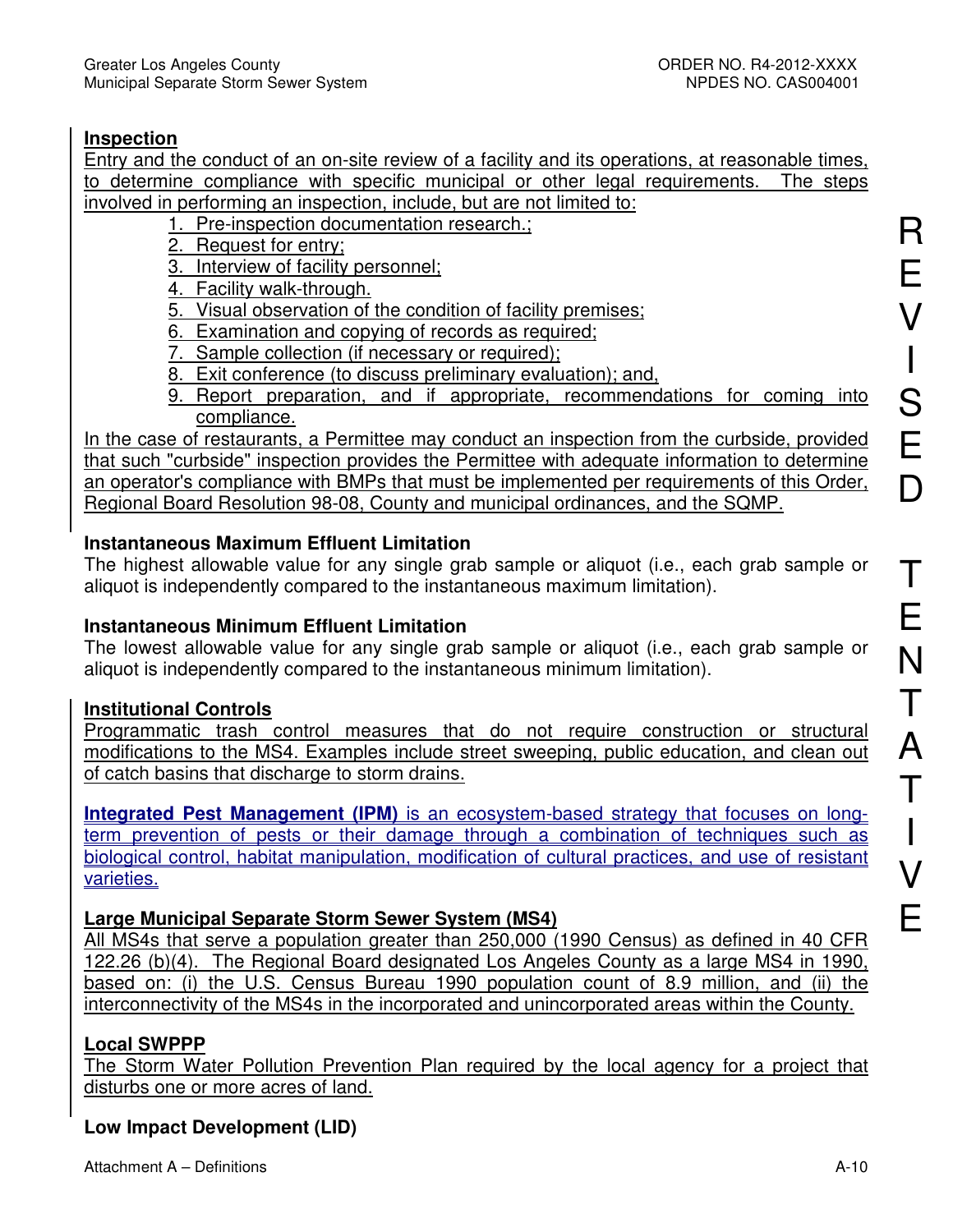LID consists of building and landscape features designed to retain or filter storm water runoff.

### **Major Outfall**

Major municipal separate storm sewer outfall (or ''major outfall'') means a municipal separate storm sewer outfall that discharges from a single pipe with an inside diameter of 36 inches or more or its equivalent (discharge from a single conveyance other than circular pipe which is associated with a drainage area of more than 50 acres); or for municipal separate storm sewers that receive storm water from lands zoned for industrial activity (based on comprehensive zoning plans or the equivalent), an outfall that discharges from a single pipe with an inside diameter of 12 inches or more or from its equivalent (discharge from other than a circular pipe associated with a drainage area of 2 acres or more). (40 CFR § 122.26(b)(5))

### **Maximum Daily Effluent Limitation (MDEL)**

The highest allowable daily discharge of a pollutant, over a calendar day (or 24-hour period). For pollutants with limitations expressed in units of mass, the daily discharge is calculated as the total mass of the pollutant discharged over the day. For pollutants with limitations expressed in other units of measurement, the daily discharge is calculated as the arithmetic mean measurement of the pollutant over the day.

# **Maximum Extent Practicable (MEP)**

In selecting BMPs which will achieve MEP, it is important to remember that municipalities will be responsible to reduce the discharge of pollutants in storm water to the maximum extent practicable. This means choosing effective BMPs, and rejecting applicable BMPs only where other effective BMPs will serve the same purpose, the BMPs would not be technically feasible, or the cost would be prohibitive. The following factors may be useful to consider:

- 1. Effectiveness: Will the BMP address a pollutant of concern?
- 2. Regulatory Compliance: Is the EMP in compliance with storm water regulations as well as other environmental regulations?
- 3. Public acceptance: Does the BMP have public support?
- 4. Cost: Will the cost of implementing the BMP have a reasonable relationship to the pollution control benefits to be achieved?
- 5. Technical Feasibility: Is the BMP technically feasible considering soils, geography, water resources, etc.?

After selecting a menu of BMPs, it is of course the responsibility of the discharger to insure that all BMPs are implemented.

# **Median**

The middle measurement in a set of data. The median of a set of data is found by first arranging the measurements in order of magnitude (either increasing or decreasing order). If the number of measurements (n) is odd, then the median =  $X_{(n+1)/2}$ . If n is even, then the median =  $(X_{n/2} + X_{(n/2)+1})/2$  (i.e., the midpoint between the  $n/2$  and  $n/2+1$ ).

# **Method Detection Limit (MDL)**

MDL is the minimum concentration of a substance that can be measured and reported with 99 percent confidence that the analyte concentration is greater than zero, as defined in 40 CFR Part 136, Attachment B (revised as of July 3, 1999).

R

E

V

I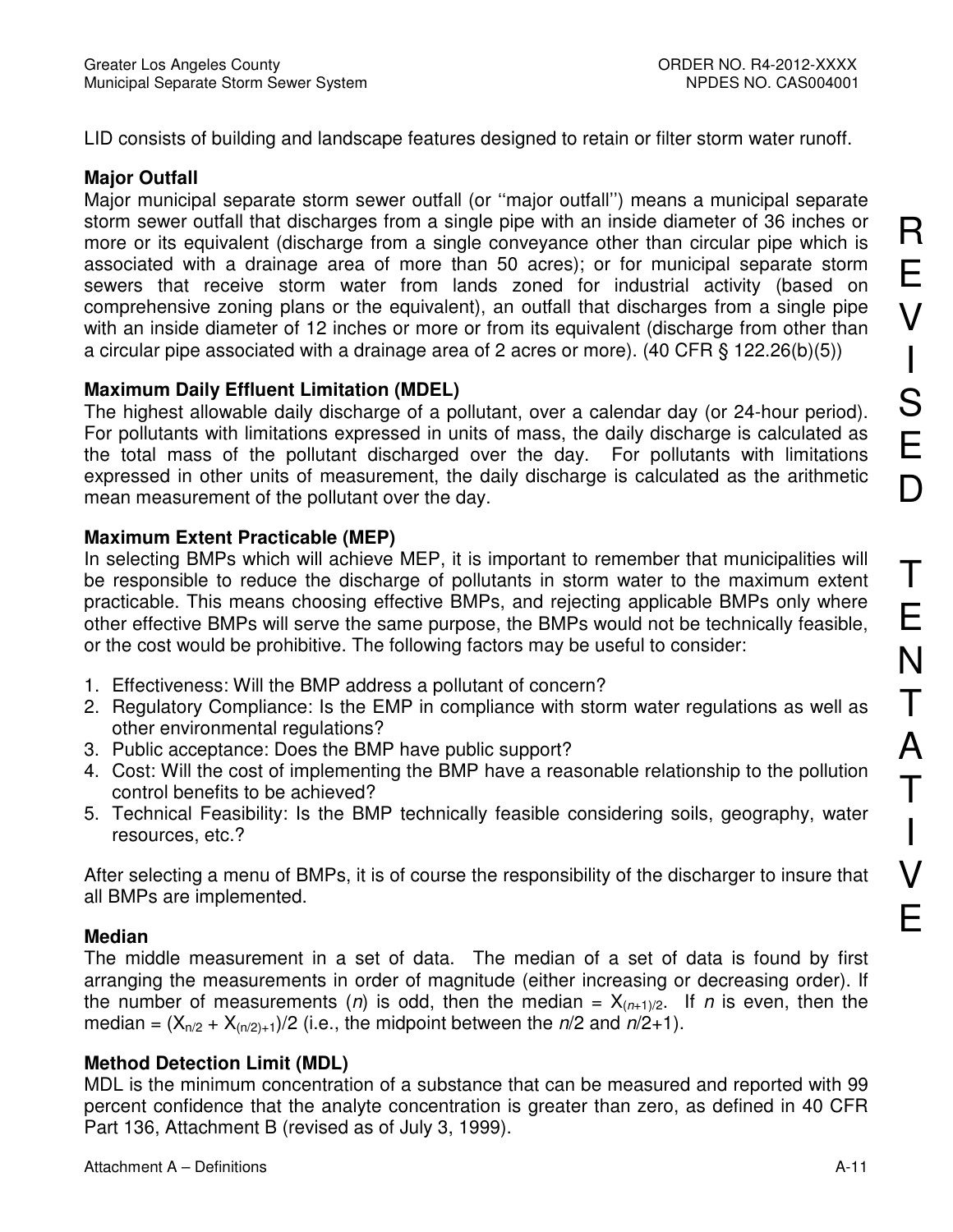I

V

E

#### **Minimum Level (ML)**

ML is the concentration at which the entire analytical system must give a recognizable signal and acceptable calibration point. The ML is the concentration in a sample that is equivalent to the concentration of the lowest calibration standard analyzed by a specific analytical procedure, assuming that all the method specified sample weights, volumes, and processing steps have been followed.

#### **Mixing Zone**

Mixing Zone is a limited volume of receiving water that is allocated for mixing with a wastewater discharge where water quality criteria can be exceeded without causing adverse effects to the overall water body.

#### **Municipal Separate Storm Sewer System (MS4)**

A conveyance or system of conveyances (including roads with drainage systems, municipal streets, catch basins, curbs, gutters, ditches, manmade channels, or storm drains):

(i) Owned or operated by a State, city, town, borough, county, parish, district, association, or other public body (created by or pursuant to State law) having jurisdiction over disposal of sewage, industrial wastes, storm water, or other wastes, including special districts under State law such as a sewer district, flood control district or drainage district, or similar entity, or an Indian tribe or an authorized Indian tribal organization, or a designated and approved management agency under section 208 of the CWA that discharges to waters of the United States;

(ii) Designed or used for collecting or conveying storm water;

(iii) Which is not a combined sewer; and

(iv) Which is not part of a Publicly Owned Treatment Works (POTW) as defined at 40 CFR § 122.2.

(40 CFR § 122.26(b)(8))

#### **National Pollutant Discharge Elimination System (NPDES)**

The national program for issuing, modifying, revoking and reissuing, terminating, monitoring and enforcing permits, and imposing and enforcing pretreatment requirements, under CWA §307, 402, 318, and 405. The term includes an "approved program."

#### **Natural Ddrainage Ssystem**

A natural drainage system is a drainage system that has not been improved (e.g., channelized or armored). The clearing or dredging of a natural drainage system does not cause the system to be classified as an improved drainage system.

#### **New Development**

Land disturbing activities; structural development, including construction or installation of a building or structure, creation of impervious surfaces; and land subdivision.

#### **Non-Storm Water Discharge**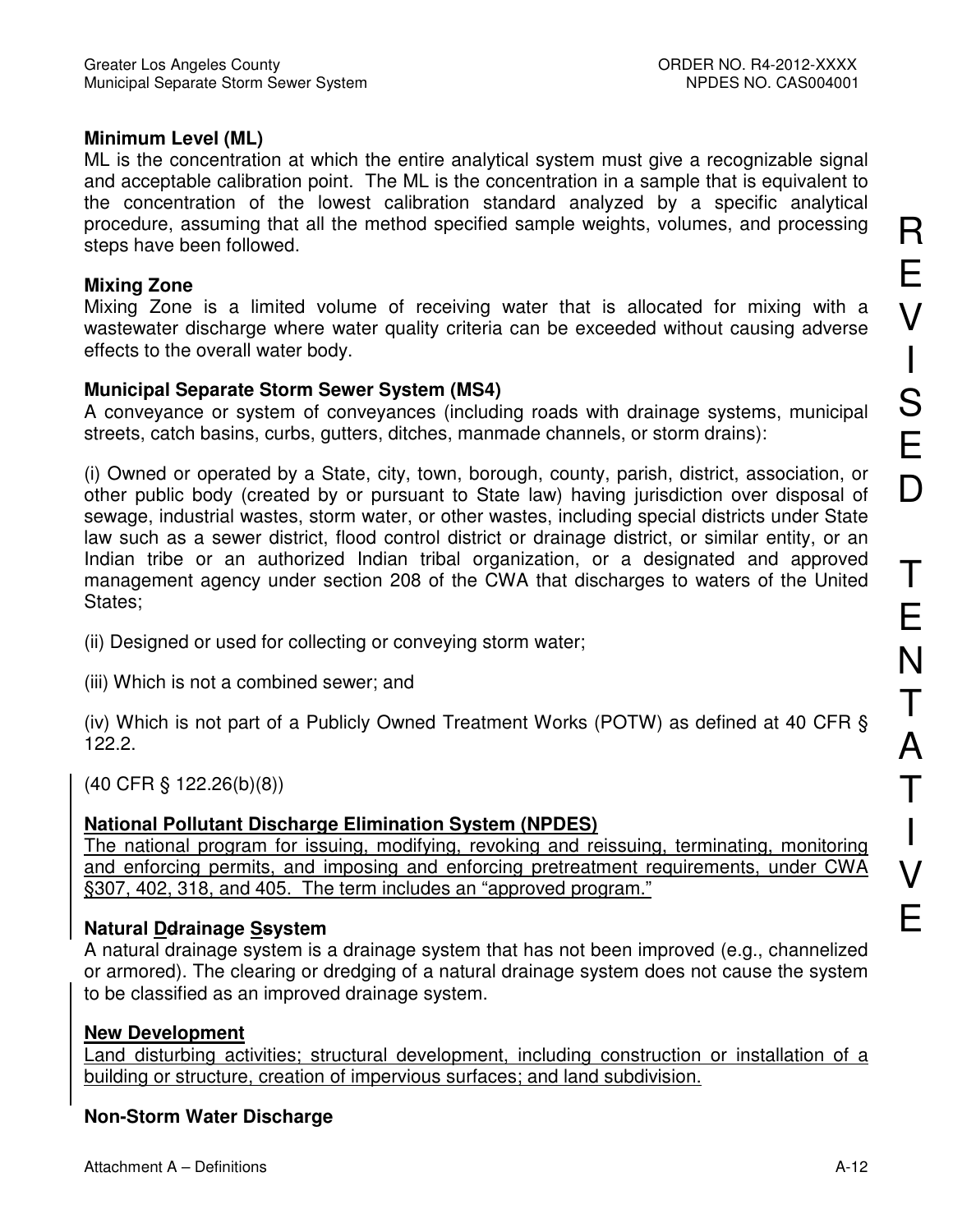Any discharge into the MS4 or from the MS4 into a receiving water that is not composed entirely of storm water.

#### **Not Detected (ND)**

Sample results which are less than the laboratory's MDL.

#### **Nuisance**

Anything that meets all of the following requirements: (1) is injurious to health, or is indecent or offensive to the senses, or an obstruction to the free use of property, so as to interfere with the comfortable enjoyment of life or property; (2) affects at the same time an entire community or neighborhood, or any considerable number of persons, although the extent of the annoyance or damage inflicted upon individuals may be unequal.; (3) occurs during, or as a result of, the treatment or disposal of wastes.

### **Ocean Waters**

The territorial marine waters of the State as defined by California law to the extent these waters are outside of enclosed bays, estuaries, and coastal lagoons. Discharges to ocean waters are regulated in accordance with the State Water Board's California Ocean Plan.

### **Outfall**

A point source as defined by 40 CFR 122.2 at the point where a municipal separate storm sewer discharges to waters of the United States and does not include open conveyances connecting two municipal separate storm sewers, or pipes, tunnels or other conveyances with connect segments of the same stream or other waters of the United Sates and are used to convey waters of the United States. (40 CFR § 122.26(b)(9))

#### **Parking Lot**

Land area or facility for the parking or storage of motor vehicles used for businesses, commerce, industry, or personal use, with a lot size of 5,000 square feet or more of surface area, or with 25 or more parking spaces.

# **Partial Capture Device**

Any structural trash control device that has not been certified by the Executive Officer as meeting the "full capture" performance requirements.

# **Permittee(s)**

Co-Permittees and any agency named in this Order as being responsible for permit conditions within its jurisdiction. Permittees to this Order include the Los Angeles County Flood Control District, Los Angeles County, and the cities of Agoura Hills, Alhambra, Arcadia, Artesia, Azusa, Baldwin Park, Bellflower, Bell Gardens, Beverly Hills, Bradbury, Burbank, Calabasas, Carson, Cerritos, Claremont, Commerce, Compton, Covina, Cudahy, Culver City, Diamond Bar, Downey, Duarte, El Monte, El Segundo, Gardena, Glendale, Glendora, Hawaiian Gardens, Hawthorne, Hermosa Beach, Hidden Hills, Huntington Park, Industry, Inglewood, Irwindale, La Canada Flintridge, La Habra Heights, Lakewood, La Mirada, La Puente, La Verne, Lawndale, Lomita, Los Angeles, Lynwood, Malibu, Manhattan Beach, Maywood, Monrovia, Montebello, Monterey Park, Norwalk, Palos Verdes Estates, Paramount, Pasadena, Pico Rivera, Pomona, Rancho Palos Verdes, Redondo Beach, Rolling Hills, Rolling Hills Estates, Rosemead, San Dimas, San Fernando, San Gabriel, San Marino, Santa Clarita, Santa Fe Springs, Santa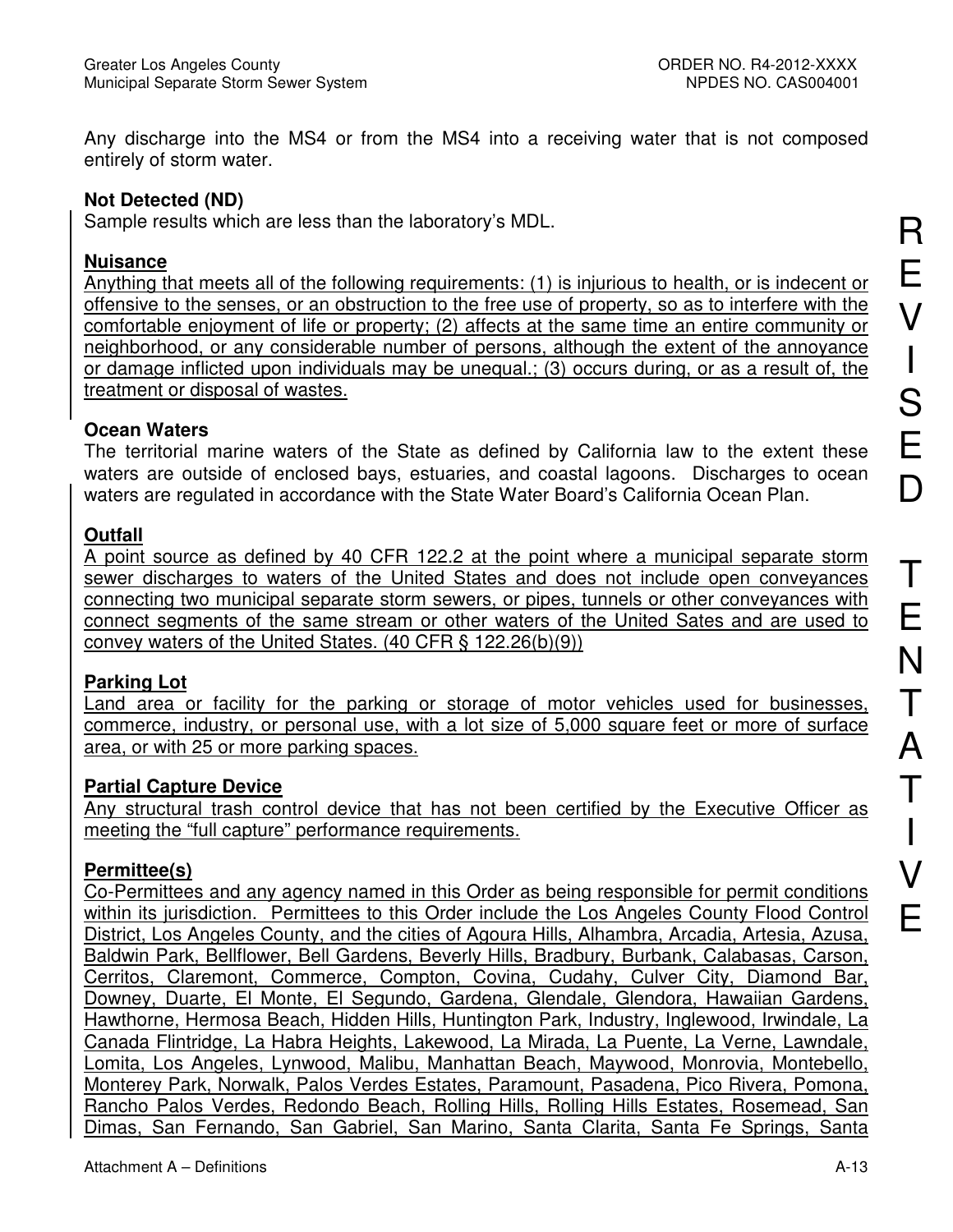Monica, Sierra Madre, Signal Hill, South El Monte, South Gate, South Pasadena, Temple City, Torrance, Vernon, Walnut, West Covina, West Hollywood, Westlake Village, and Whittier.

#### **Persistent Pollutants**

Persistent pollutants are substances for which degradation or decomposition in the environment is nonexistent or very slow.

#### **Planning Priority Projects**

Those projects that are required to incorporate appropriate storm water mitigation measures into the design plan for their respective project. These types of projects include:

- 1. Ten or more unit homes (includes single family homes, multifamily homes, condominiums, and apartments)
- 2. A 100,000 or more square feet of impervious surface area industrial/ commercial development (1 ac starting March 2003)
- 3. Automotive service facilities (SIC 5013, 5014, 5541, 7532-7534, and 7536-7539)
- 4. Retail gasoline outlets
- 5. Restaurants (SIC 5812)
- 6. Parking lots 5,000 square feet or more of surface area or with 25 or more parking spaces
- 7. Redevelopment projects in subject categories that meet Redevelopment thresholds
- 8. Projects located in or directly adjacent to or discharging directly to an ESA, which meet thresholds; and
- 9. Those projects that require the implementation of a site-specific plan to mitigate post-development storm water for new development not requiring a SUSMP but which may potentially have adverse impacts on post-development storm water quality, where the following project characteristics exist:
	- a) Vehicle or equipment fueling areas:
	- b) Vehicle or equipment maintenance areas, including washing and repair;
	- c) Commercial or industrial waste handling or storage;
	- d) Outdoor handling or storage of hazardous materials;
	- e) Outdoor manufacturing areas;
	- f) Outdoor food handling or processing;
	- g) Outdoor animal care, confinement, or slaughter; or
- h) Outdoor horticulture activities.

#### **Planter boxes and other flow-through treatment BMPs**

Planter boxes and other flow-through treatment BMPs include modular, vault type planter boxes or "high flow biotreatment" devices contained within an impervious vault with an underdrain or designed with an impervious liner and an underdrain. Planter boxes do not allow for incidental infiltration and therefore do not meet the requirements for biofiltration as defined in this Order. However, planter boxes may be used to meet the Water Quality Mitigation Criteria as specified in Part VI.D.6.c.iv of this Order.

# **Point Source**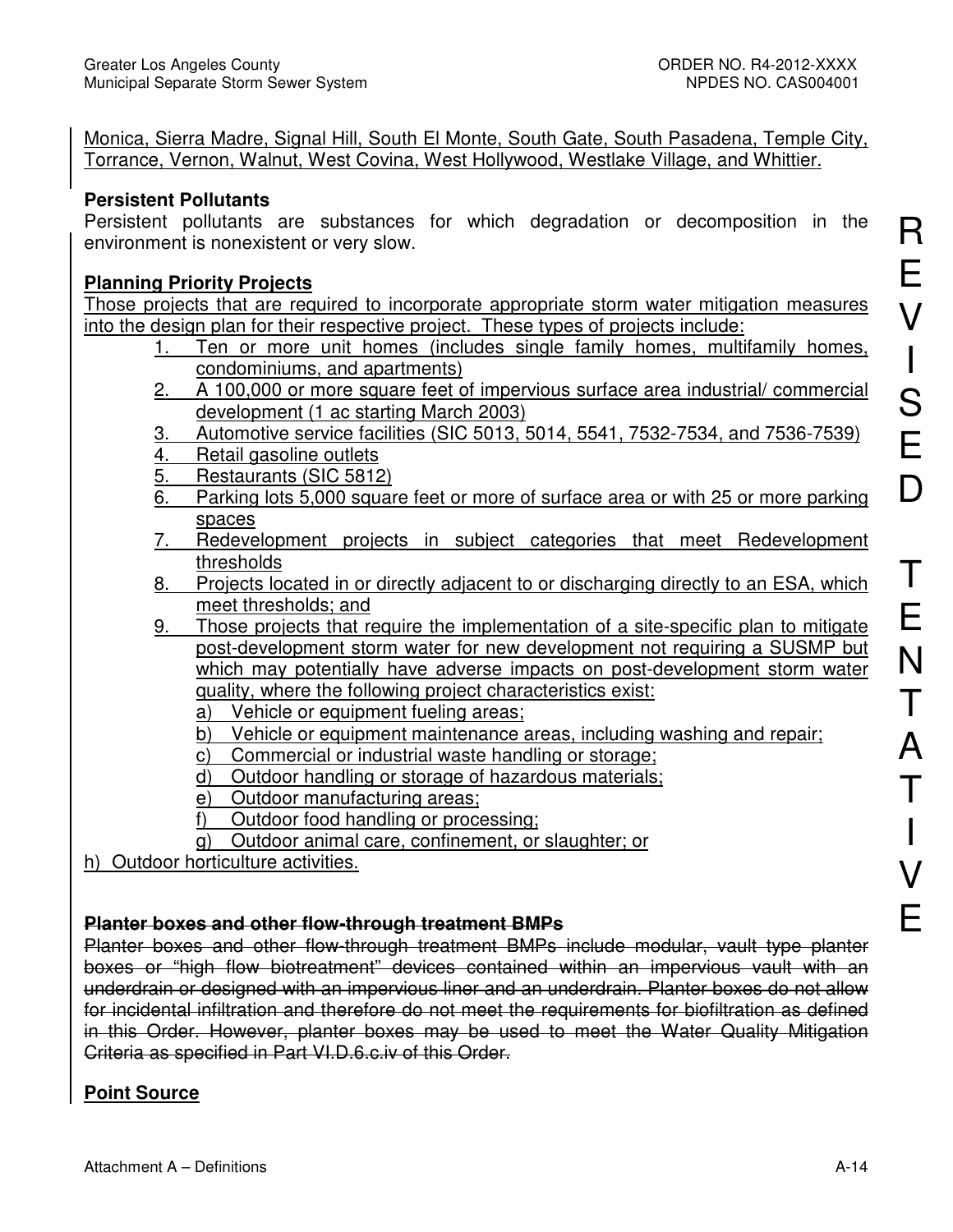Any discernible, confined, and discrete conveyance, including but not limited to, any pipe, ditch, channel, tunnel, conduit, well, discrete fissure, container, rolling stock, concentrated animal feeding operation, landfill leachate collection system, vessel or other floating craft from which pollutants are or may be discharged. This term does not include return flows from irrigated agriculture or agricultural storm water runoff. (40 CFR § 122.2)

# **Pollutant Minimization Program (PMP)**

PMP means waste minimization and pollution prevention actions that include, but are not limited to, product substitution, waste stream recycling, alternative waste management methods, and education of the public and businesses. The goal of the PMP shall be to reduce all potential sources of a priority pollutant(s) through pollutant minimization (control) strategies, including pollution prevention measures as appropriate, to maintain the effluent concentration at or below the water quality-based effluent limitation. Pollution prevention measures may be particularly appropriate for persistent bioaccumulative priority pollutants where there is evidence that beneficial uses are being impacted. The Regional Water Board may consider cost effectiveness when establishing the requirements of a PMP. The completion and implementation of a Pollution Prevention Plan, if required pursuant to California Water Code section 13263.3(d), shall be considered to fulfill the PMP requirements.

### **Pollutants**

Those "pollutants" defined in CWA §502(6) (33.U.S.C.§1362(6)), and incorporated by reference into California Water Code §13373

# **Pollution Prevention**

Pollution Prevention means any action that causes a net reduction in the use or generation of a hazardous substance or other pollutant that is discharged into water and includes, but is not limited to, input change, operational improvement, production process change, and product reformulation (as defined in California Water Code Section 13263.3). Pollution prevention does not include actions that merely shift a pollutant in wastewater from one environmental medium to another environmental medium, unless clear environmental benefits of such an approach are identified to the satisfaction of the State or Regional Water Board.

# **Potable Water**

Water that meets the drinking water standards of the US Environmental Protection Agency.

# **Potable Water Distribution Systems Releases**

Sources of flows from drinking water storage, supply and distribution systems including flows from system failures, pressure releases, system maintenance, distribution line testing, fire hydrant flow testing; and flushing and dewatering of pipes, reservoirs, vaults, and minor noninvasive well maintenance activities not involving chemical addition(s). It does not include wastewater discharges from activities that occur at wellheads, such as well construction, well development (i.e., aquifer pumping tests, well purging, etc.), or major well maintenance.

# **Project**

All development, redevelopment, and land disturbing activities. The term is not limited to "Project" as defined under CEQA (Pub. Resources Code §21065).

# **Rain Event**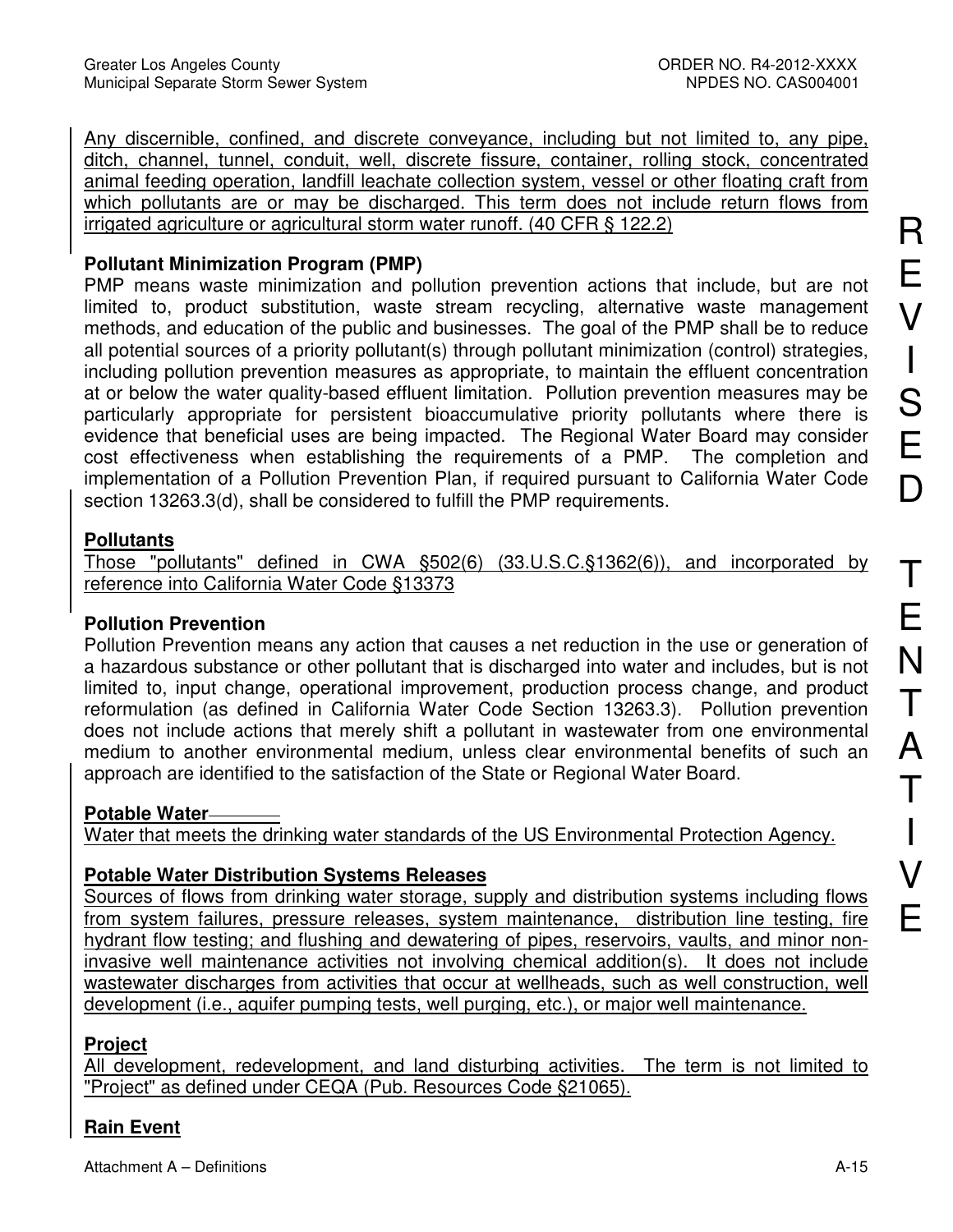#### Any rain event greater than 0.1 inch in 24 hours except where specifically stated otherwise

#### **Rainfall Hharvest and Uuse**

Rainfall harvest and use is an LID BMP system designed to capture runoff, typically from a roof but can also include runoff capture from elsewhere within the site, and to provide for temporary storage until the harvested water can be used for irrigation or non-potable uses. The harvested water may also be used for potable water uses if the system includes disinfection treatment and is approved for such use by the local building department.

### **Rare, Threatened, or Endangered Species (RARE)**

A beneficial use for waterbodies in the Los Angeles Region, as designated in the Basin Plan (Table 2-1), that supports habitats necessary, at least in part, for the survival and successful maintenance of plant or animal species established under state or federal law as rare, threatened, or endangered

#### **Receiving Water**

A "water of the United States" into which waste and/or pollutants are or may be discharged.

#### **Receiving Water Limitation**

Any applicable numeric or narrative water quality objective or criterion, or limitation to implement the applicable water quality objective or criterion, for the receiving water as contained in Chapter 3 or 7 of the Water Quality Control Plan for the Los Angeles Region (Basin Plan), water quality control plans or policies adopted by the State Water Board, or federal regulations, including but not limited to, 40 CFR § 131.38.

#### **Redevelopment**

Land-disturbing activity that results in the creation, addition, or replacement of 5,000 square feet or more of impervious surface area on an already developed site. Redevelopment includes, but is not limited to: the expansion of a building footprint; addition or replacement of a structure; replacement of impervious surface area that is not part of a routine maintenance activity; and land disturbing activities related to structural or impervious surfaces. It does not include routine maintenance to maintain original line and grade, hydraulic capacity, or original purpose of facility, nor does it include emergency construction activities required to immediately protect public health and safety.

#### **Regional Administrator**

The Regional Administrator of the Regional Office of the USEPA or the authorized representative of the Regional Administrator.

#### **Reporting Level (RL)**

RL is the ML (and its associated analytical method) chosen by the Discharger for reporting and compliance determination from the MLs included in this Order. The MLs included in this Order correspond to approved analytical methods for reporting a sample result that are selected by the Regional Water Board either from Appendix 4 of the SIP in accordance with Section 2.4.2 of the SIP or established in accordance with Section 2.4.3 of the SIP. The ML is based on the proper application of method-based analytical procedures for sample preparation and the absence of any matrix interferences. Other factors may be applied to the ML depending on the specific sample preparation steps employed. For example, the treatment typically applied in R

E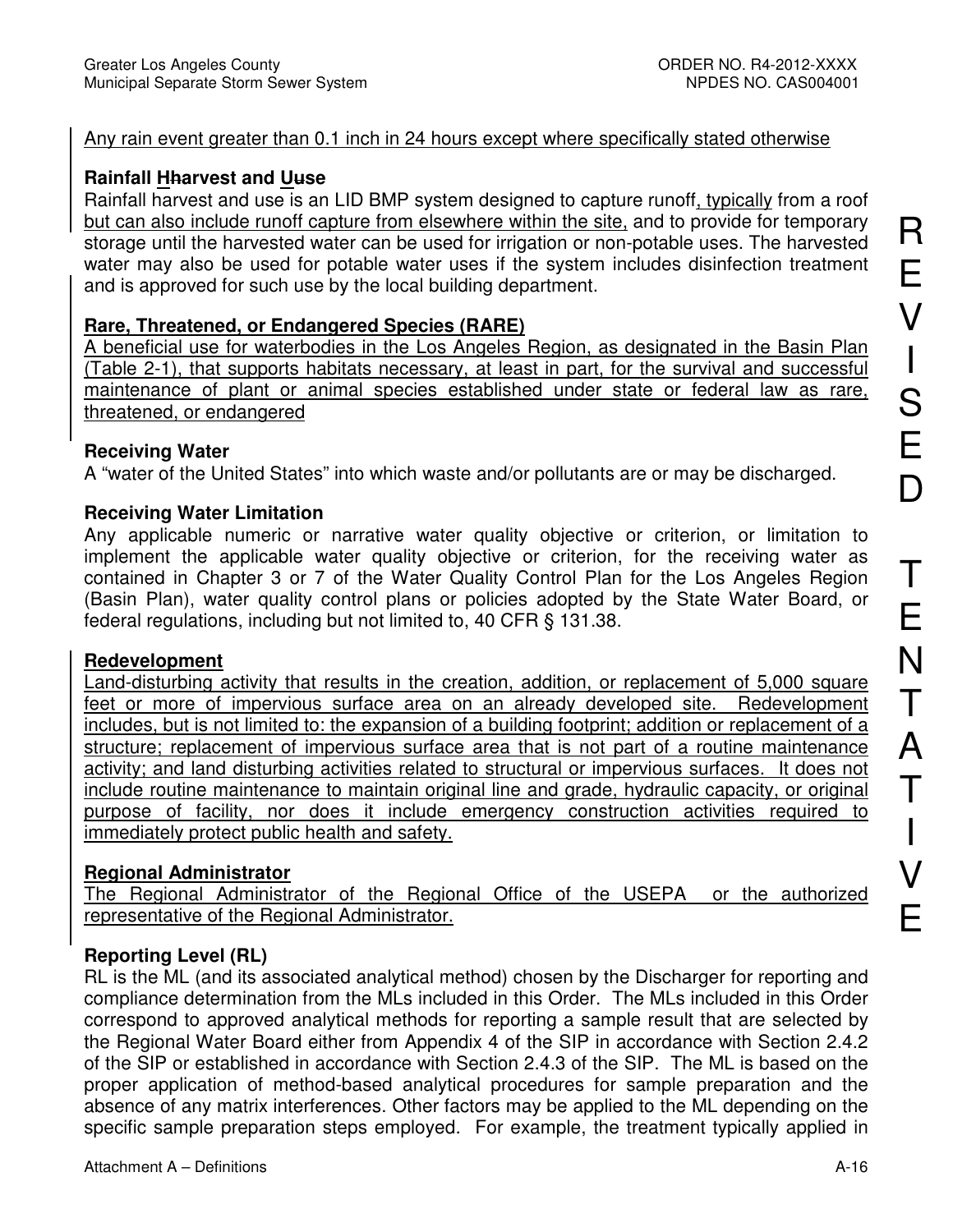cases where there are matrix-effects is to dilute the sample or sample aliquot by a factor of ten. In such cases, this additional factor must be applied to the ML in the computation of the RL.

# **Residual Water**

In the context of this Order, water remaining in a structural BMP subsequent to the drawdown or drainage period. The residual water typically contains high concentration(s) of pollutants.

# **Restaurant**

A facility that sells prepared foods and drinks for consumption, including stationary lunch counters and refreshment stands selling prepared foods and drinks for immediate consumption (SIC Code 5812).

# **Retail Gasoline Outlet**

Any facility engaged in selling gasoline and lubricating oils.

# **Runoff**

Any runoff including storm water and dry weather flows from a drainage area that reaches a receiving water body or subsurface. During dry weather it is typically comprised of base flow either contaminated with pollutants or uncontaminated, and nuisance flows.

# **Satellite Collection System**

The portion, if any, of a sanitary sewer system owned or operated by a different public agency than the agency that owns and operates the wastewater treatment facility that a sanitary sewer system is tributary to.

# **Screening**

Using proactive methods to identify illicit connections through a continuously narrowing process. The methods may include: performing baseline monitoring of open channels, conducting special investigations using a prioritization approach, analyzing maintenance records for catch basin and storm drain cleaning and operation, and verifying all permitted connections into the storm drains. Special investigation techniques may include: dye testing, visual inspection, smoke testing, flow monitoring, infrared, aerial and thermal photography, and remote control camera operation.

# **Sidewalk Rinsing**

Means pressure washing of paved pedestrian walkways with average water usage of 0.006 gallons per square foot, with no cleaning agents, and properly disposing of all debris collected, as authorized under Regional Board Resolution No. 98-08.

# **Significant Ecological Areas (SEAs)**

Areas designated by the Los Angeles County Board of Supervisors in 1981 with the adoption of the General Plan. The collection of SEAs together was intended to designate critical components of the biodiversity of Los Angeles County as it was known and understood at that time.

An area that is determined to possess an example of biotic resources that cumulatively represent biological diversity, for the purposes of protecting biotic diversity, as part of the Los Angeles County General Plan.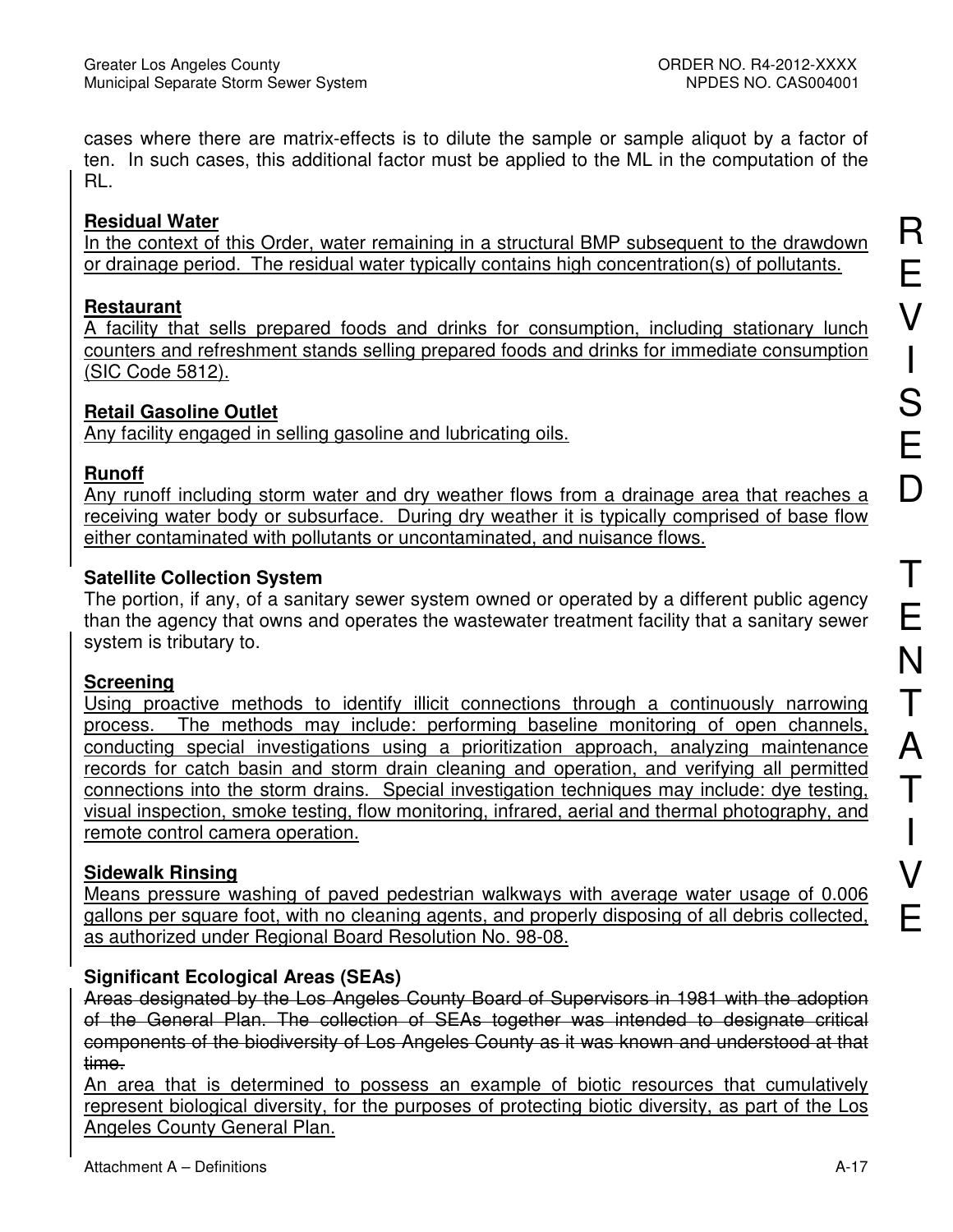#### Areas are designated as SEAs, if they possess one or more of the following criteria:

- 1. The habitat of rare, endangered, and threatened plant and animal species.
- 2. Biotic communities, vegetative associations, and habitat of plant and animal species that are either one of a kind, or are restricted in distribution on a regional basis.
- 3. Biotic communities, vegetative associations, and habitat of plant and animal species that are either one of a kind or are restricted in distribution in Los Angeles County.
- 4. Habitat that at some point in the life cycle of a species or group of species, serves as a concentrated breeding, feeding, resting, migrating grounds and is limited in availability either regionally or within Los Angeles County.
- 5. Biotic resources that are of scientific interest because they are either an extreme in physical/geographical limitations, or represent an unusual variation in a population or community.
- 6. Areas important as game species habitat or as fisheries.
- 7. Areas that would provide for the preservation of relatively undisturbed examples of natural biotic communities in Los Angeles County.
- 8. Special areas.

### **Significant Natural Area (SNA)**

An area defined by the California Department of Fish and Game (DFG), Significant Natural Areas Program, as an area that contains an important example of California's biological diversity. The most current SNA maps, reports, and descriptions can be downloaded from the DFG website at ftp://maphost.dfg.ca.gov/outgoing/whdab/sna/. These areas are identified using the following biological criteria only, irrespective of any administrative or jurisdictional considerations:

- 1. Areas supporting extremely rare species or habitats.
- 2. Areas supporting associations or concentrations of rare species or habitats.
- 3. Areas exhibiting the best examples of rare species and habitats in the state

#### **Site**

The land or water area where any "facility or activity" is physically located or conducted, including adjacent land used in connection with the facility or activity.

#### **Source Control BMP**

Any schedules of activities, prohibitions of practices, maintenance procedures, managerial practices or operational practices that aim to prevent storm water pollution by reducing the potential for contamination at the source of pollution.

#### **Source of Drinking Water**

Any water designated as municipal or domestic supply (MUN) in a Regional Water Board Basin Plan.

#### **SQMP**

The Los Angeles Countywide Stormwater Quality Management Program.

#### **Standard Deviation (**σ**)**

Standard Deviation is a measure of variability that is calculated as follows: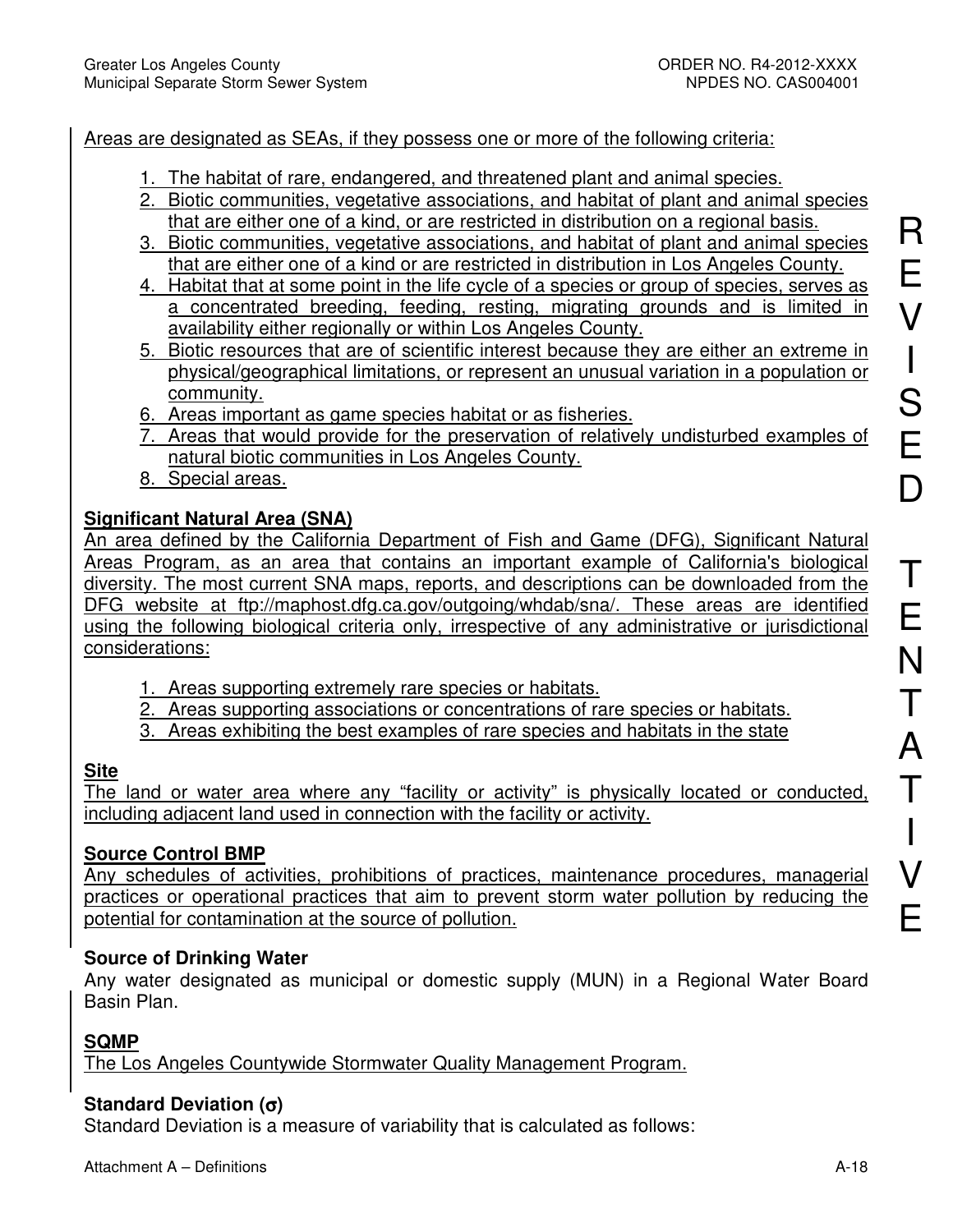- $\sigma = (\sum (x \mu)^2]/(n 1))^{0.5}$ where:
	- x is the observed value;
	- µ is the arithmetic mean of the observed values; and
	- n is the number of samples.

# **State Storm Water Pollution Prevention Plan (State SWPPP)**

A plan, as required by a State General Permit, identifying potential pollutant sources and describing the design, placement and implementation of BMPs, to effectively prevent nonstormwater Discharges and reduce Pollutants in Stormwater Discharges during activities covered by the General Permit.

# **Storm Water**

Storm water runoff, snow melt runoff, and surface runoff and drainage related to precipitation events (pursuant to 40 CFR § 122.26(b)(13); 55 Fed. Reg. 47990, 47995 (Nov. 16, 1990)).

# **Storm Water Discharge Associated with Industrial Activity**

Industrial discharge as defined in 40 CFR 122.26(b)(14).

# **Stormwater Quality Management Program**

The Los Angeles Countywide Stormwater Quality Management Program, which includes descriptions of programs, collectively developed by the Permittees in accordance with provisions of the NPDES Permit, to comply with applicable federal and state law, as the same is amended from time to time.

# **Structural BMP**

Any structural facility designed and constructed to mitigate the adverse impacts of storm water and urban runoff pollution (e.g. canopy, structural enclosure). The category may include both Treatment Control BMPs and Source Control BMPs.

# **SUSMP**

The Los Angeles Countywide Standard Urban Stormwater Mitigation Plan. The SUSMP shall address conditions and requirements of new development.

# **Total Maximum Daily Load (TMDL)**

The sum of the individual waste load allocations for point sources and load allocations for nonpoint sources and natural background.

# **Toxicity Identification Evaluation (TIE)**

A set of procedures to identify the specific chemical(s) responsible for toxicity. These procedures are performed in three phases (characterization, identification, and confirmation) using aquatic organism toxicity tests.

# **Toxicity Reduction Evaluation (TRE)**

TRE is a study conducted in a step-wise process designed to identify the causative agents of effluent or ambient toxicity, isolate the sources of toxicity, evaluate the effectiveness of toxicity control options, and then confirm the reduction in toxicity. The first steps of the TRE consist of the collection of data relevant to the toxicity, including additional toxicity testing, and an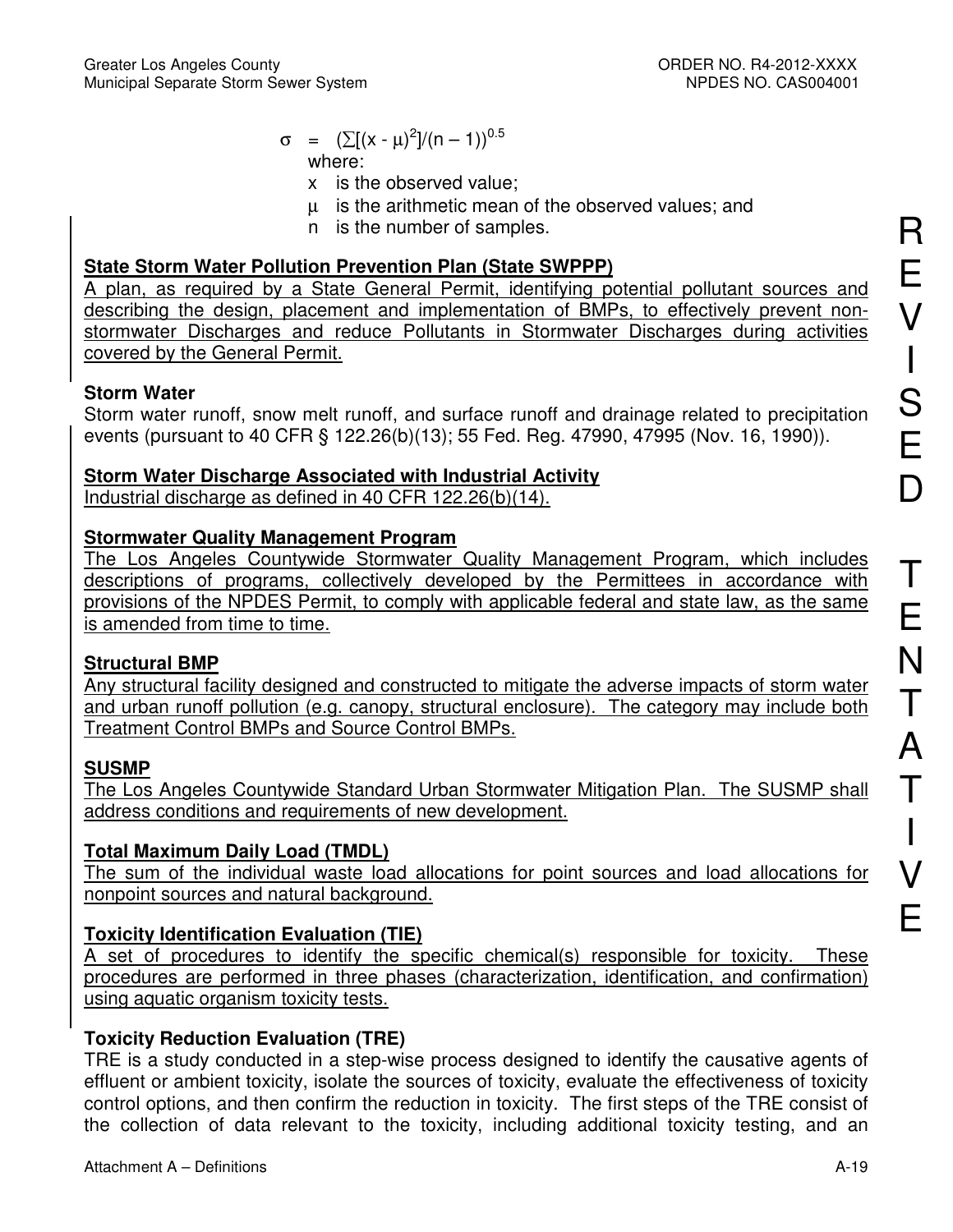evaluation of facility operations and maintenance practices, and best management practices. A Toxicity Identification Evaluation (TIE) may be required as part of the TRE, if appropriate. (A TIE is a set of procedures to identify the specific chemical(s) responsible for toxicity. These procedures are performed in three phases (characterization, identification, and confirmation) using aquatic organism toxicity tests.)

### **Trash Excluders**

Any structural trash control device that prevents the discharge of trash to the storm drain system or to receiving waters. A trash exclude may or may not be certified by the Executive Officer as meeting the "full capture" performance requirements.

# **Treatment**

The application of engineered systems that use physical, chemical, or biological processes to remove pollutants. Such processes include, but are not limited to, filtration, gravity settling, media absorption, biodegradation, biological uptake, chemical oxidation and UV radiation.

# **Treatment Control BMP**

Any engineered system designed to remove pollutants by simple gravity settling of particulate pollutants, filtration, biological uptake, media absorption or any other physical, biological, or chemical process.

### Unconfined ground water infiltration

Water other than waste water that enters the MS4 (including foundation drains) from the ground through such means as defective pipes, pipe joints, connections, or manholes. Infiltration does not include, and is distinguished from, inflow. (See 40 CFR § 35.2005(20).)

# **Uncontaminated Ground Water Infiltration**

Water other than waste water that enters the MS4 (including foundation drains) from the ground through such means as defective pipes, pipe joints, connections, or manholes. Infiltration does not include, and is distinguished from, inflow. (See 40 CFR § 35.2005(20).)

# **USEPA Phase I Facilities**

Facilities in specified industrial categories that are required to obtain an NPDES permit for storm water discharges, as required by 40 CFR 122.26(c). These categories include:

- i. facilities subject to storm water effluent limitation guidelines, new source performance standards, or toxic pollutant effluent standards (40 CFR N)
- ii. manufacturing facilities
- iii. oil and gas/mining facilities
- iv. hazardous waste treatment, storage, or disposal facilities
- v. landfills, land application sites, and open dumps
- vi. recycling facilities
- vii. steam electric power generating facilities
- viii. transportation facilities
- ix. sewage of wastewater treatment works
- x. light manufacturing facilities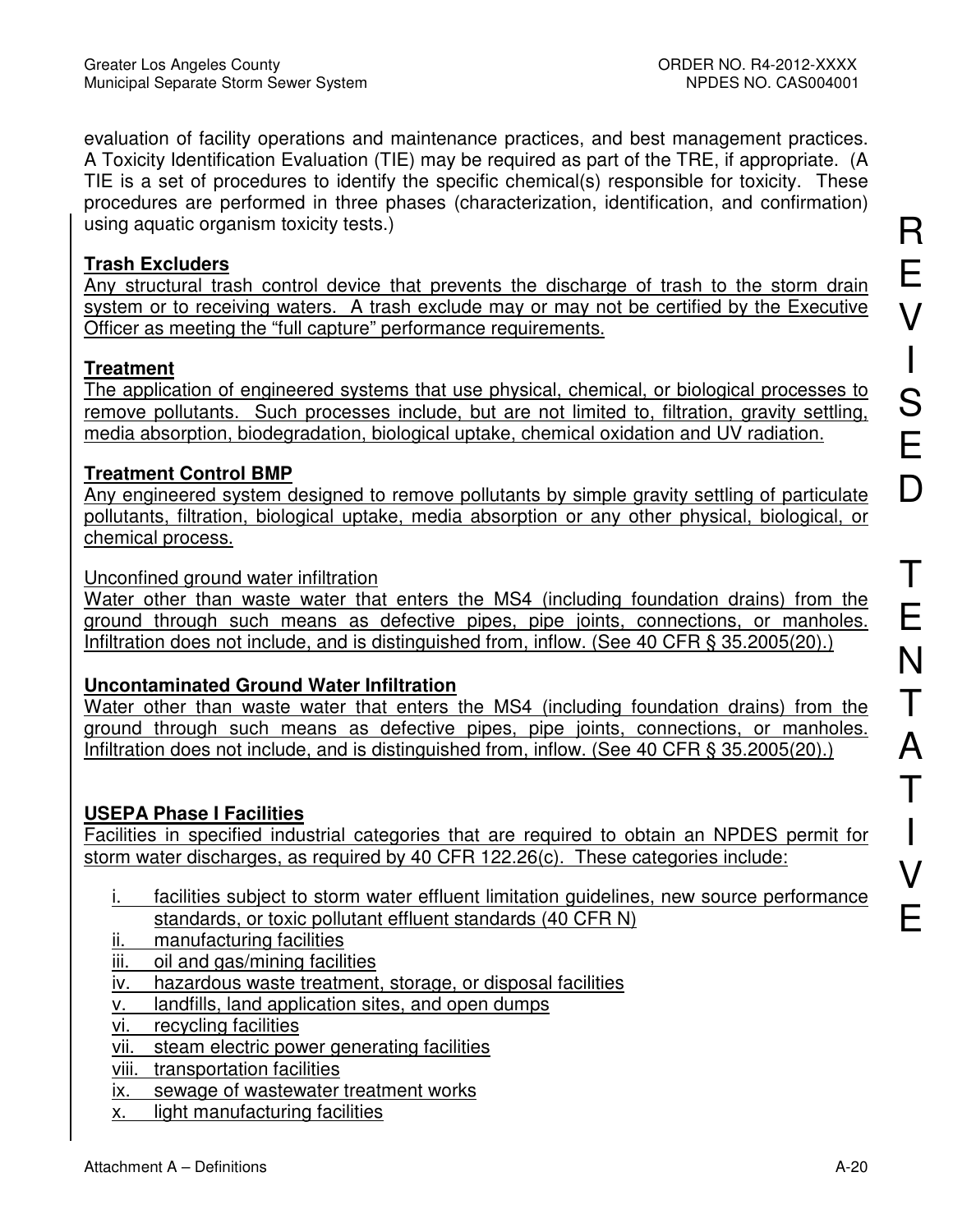# **Vehicle Maintenance/Material Storage Facilities/Corporation Yards**

Any Permittee owned or operated facility or portion thereof that:

- i. Conducts industrial activity, operates equipment, handles materials, and provides services similar to Federal Phase I facilities;
- ii. Performs fleet vehicle service/maintenance on ten or more vehicles per day including repair, maintenance, washing, and fueling;
- iii. Performs maintenance and/or repair of heavy industrial machinery/equipment; and
- iv. Stores chemicals, raw materials, or waste materials in quantities that require a hazardous materials business plan or a Spill Prevention, Control, and Countermeasures (SPCC) plan.

# **Water Quality-based Effluent Limitation**

Any restriction imposed on quantities, discharge rates, and concentrations of pollutants, which are discharged from point sources to waters of the U.S. necessary to achieve a water quality standard.

# **Waters of the State**

Any surface water or groundwater, including saline waters, within the boundaries of the state.

# **Waters of the United States or Waters of the U.S.**

- a. All waters that are currently used, were used in the past, or may be susceptible to use in interstate or foreign commerce, including all waters which are subject to the ebb and flow of the tide;
- b. All interstate waters, including interstate "wetlands";
- c. All other waters such as intrastate lakes, rivers, streams (including intermittent streams), mudflats, sandflats, "wetlands," sloughs, prairie potholes, wet meadows, playa lakes, or natural ponds the use, degradation, or destruction of which would affect or could affect interstate or foreign commerce including any such waters:
	- 1. Which are or could be used by interstate or foreign travelers for recreational or other purposes;
	- 2. From which fish or shellfish are or could be taken and sold in interstate or foreign commerce; or
	- 3. Which are used or could be used for industrial purposes by industries in interstate commerce;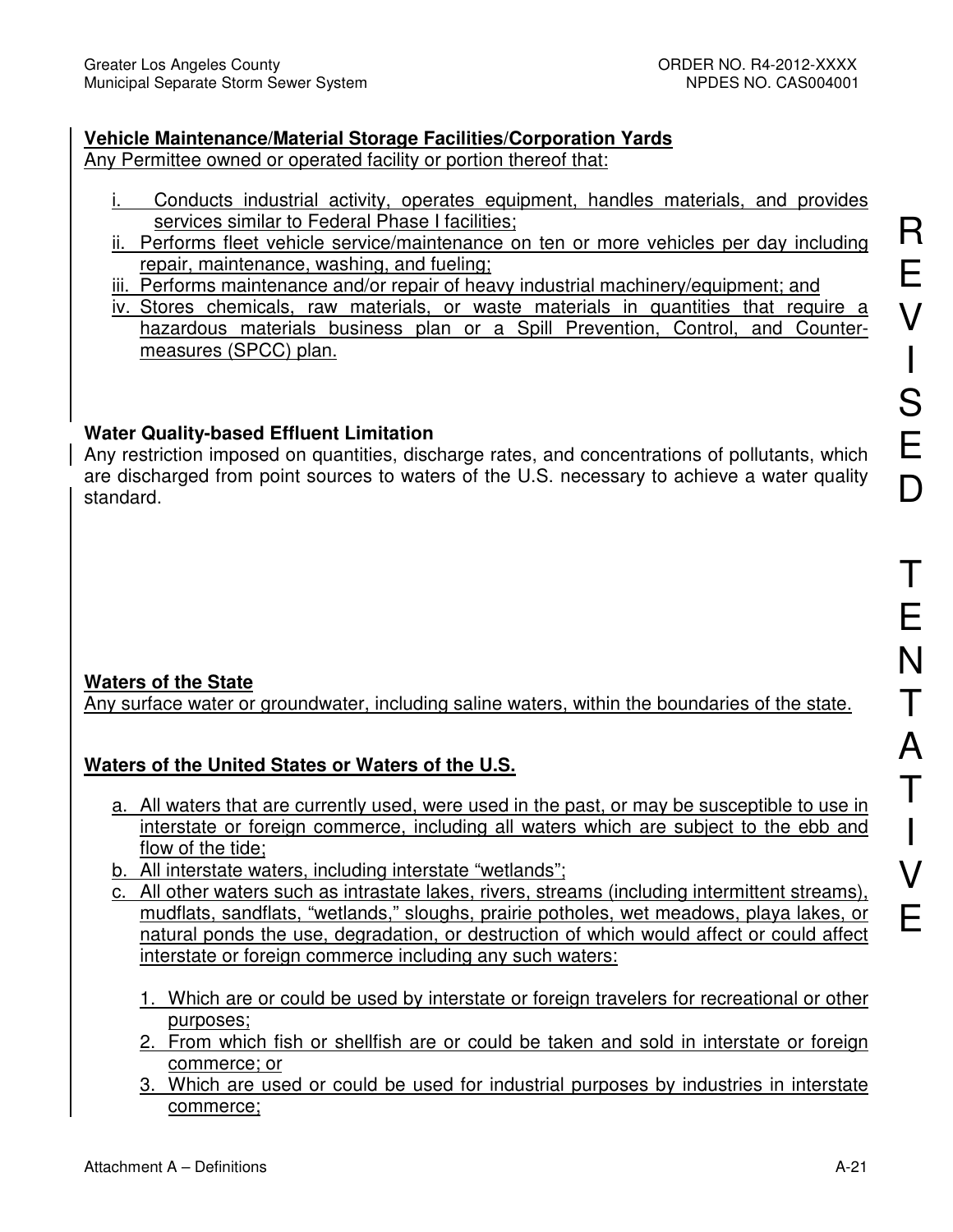- d. All impoundments of waters otherwise defined as waters of the United States under this definition;
- e. Tributaries of waters identified in paragraphs (a) through (d) of this definition;
- f. The territorial sea; and
- g. "Wetlands" adjacent to waters (other than waters that are themselves wetlands) identified in paragraph (a) through (f) of this definition.

Waste treatment systems, including treatment ponds or lagoons designed to meet the requirements of CWA (other than cooling ponds as defined in 40 CFR section 423.22(m), which also meet the criteria of this definition) are not waters of the United States. This exclusion applies only to man-made bodies of water, which neither were originally created in waters of the United States (such as disposal area in wetlands) nor resulted from the impoundment of waters of the United States. Waters of the United States do not include prior converted cropland. Notwithstanding the determination of an area's status as prior converted cropland by any other federal agency, for the purposes of the CWA, the final authority regarding CWA jurisdiction remains with USEPA.

# **Wet Season**

The calendar period beginning October 1 through April 15.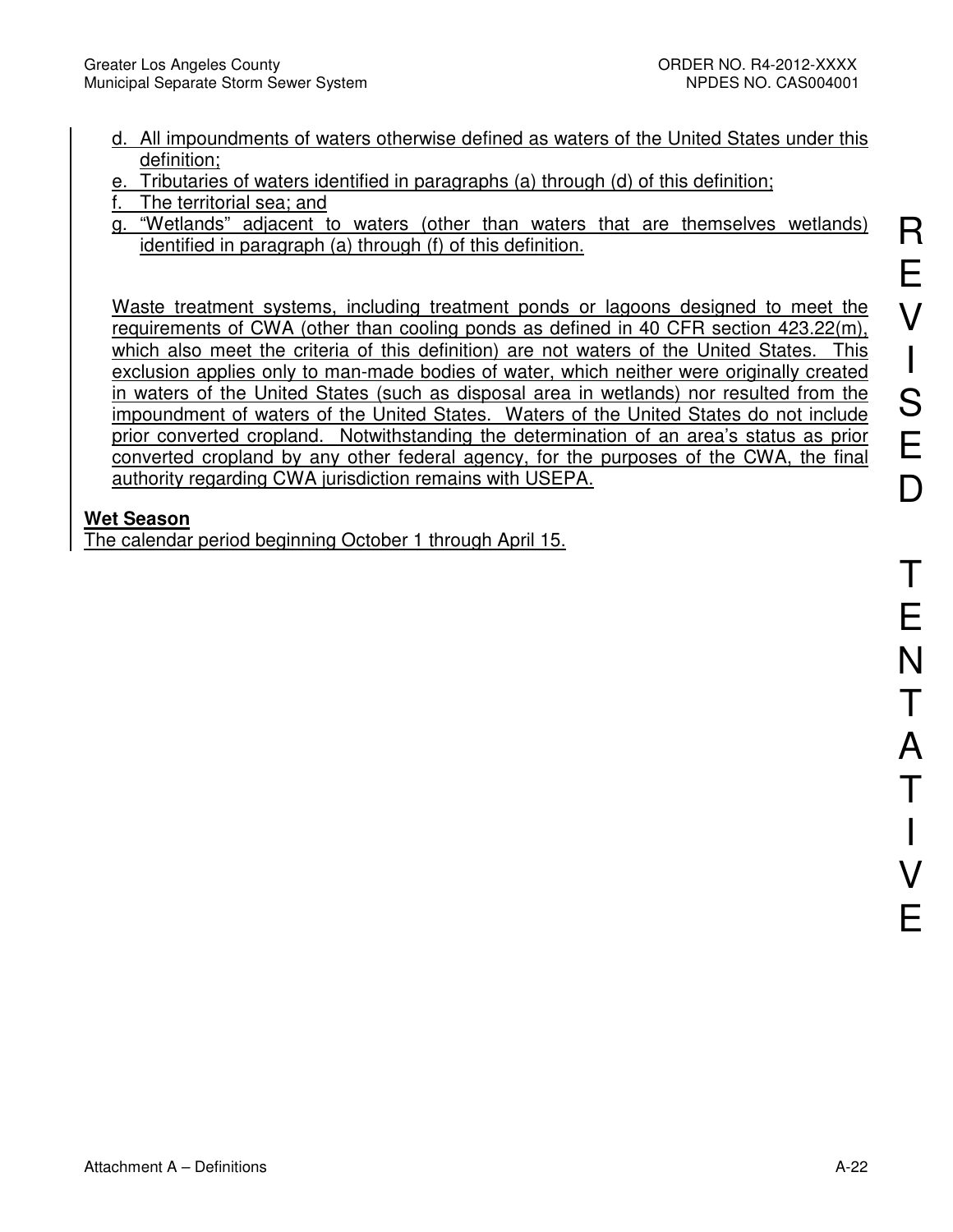# ACRONYMS AND ABBREVIATIONS

| <b>ASBS</b><br>Areas of Special Biological Significance<br><b>Background Concentration</b><br>B<br><b>BAT</b><br>Best Available Technology Economically Achievable<br><b>Basin Plan</b><br>Water Quality Control Plan for the Coastal Watersheds of Los<br><b>Angeles and Ventura Counties</b><br><b>BCT</b><br><b>Best Conventional Pollutant Control Technology</b><br><b>BMP</b><br><b>Best Management Practices</b><br><b>BMPP</b><br><b>Best Management Practices Plan</b><br><b>BPJ</b><br><b>Best Professional Judgment</b><br><b>BOD</b><br>Biochemical Oxygen Demand 5-day @ 20 °C<br><b>BPT</b><br>Best Practicable Treatment Control Technology<br>C.<br><b>Water Quality Objective</b><br><b>CCR</b><br>California Code of Regulations<br><b>CEEIN</b><br>California Environmental Education Interagency Network<br><b>CEQA</b><br><b>California Environmental Quality Act</b><br><b>CFR</b><br>Code of Federal Regulations |
|-----------------------------------------------------------------------------------------------------------------------------------------------------------------------------------------------------------------------------------------------------------------------------------------------------------------------------------------------------------------------------------------------------------------------------------------------------------------------------------------------------------------------------------------------------------------------------------------------------------------------------------------------------------------------------------------------------------------------------------------------------------------------------------------------------------------------------------------------------------------------------------------------------------------------------------------|
|                                                                                                                                                                                                                                                                                                                                                                                                                                                                                                                                                                                                                                                                                                                                                                                                                                                                                                                                         |
|                                                                                                                                                                                                                                                                                                                                                                                                                                                                                                                                                                                                                                                                                                                                                                                                                                                                                                                                         |
|                                                                                                                                                                                                                                                                                                                                                                                                                                                                                                                                                                                                                                                                                                                                                                                                                                                                                                                                         |
|                                                                                                                                                                                                                                                                                                                                                                                                                                                                                                                                                                                                                                                                                                                                                                                                                                                                                                                                         |
|                                                                                                                                                                                                                                                                                                                                                                                                                                                                                                                                                                                                                                                                                                                                                                                                                                                                                                                                         |
|                                                                                                                                                                                                                                                                                                                                                                                                                                                                                                                                                                                                                                                                                                                                                                                                                                                                                                                                         |
|                                                                                                                                                                                                                                                                                                                                                                                                                                                                                                                                                                                                                                                                                                                                                                                                                                                                                                                                         |
|                                                                                                                                                                                                                                                                                                                                                                                                                                                                                                                                                                                                                                                                                                                                                                                                                                                                                                                                         |
|                                                                                                                                                                                                                                                                                                                                                                                                                                                                                                                                                                                                                                                                                                                                                                                                                                                                                                                                         |
|                                                                                                                                                                                                                                                                                                                                                                                                                                                                                                                                                                                                                                                                                                                                                                                                                                                                                                                                         |
|                                                                                                                                                                                                                                                                                                                                                                                                                                                                                                                                                                                                                                                                                                                                                                                                                                                                                                                                         |
|                                                                                                                                                                                                                                                                                                                                                                                                                                                                                                                                                                                                                                                                                                                                                                                                                                                                                                                                         |
|                                                                                                                                                                                                                                                                                                                                                                                                                                                                                                                                                                                                                                                                                                                                                                                                                                                                                                                                         |
|                                                                                                                                                                                                                                                                                                                                                                                                                                                                                                                                                                                                                                                                                                                                                                                                                                                                                                                                         |
|                                                                                                                                                                                                                                                                                                                                                                                                                                                                                                                                                                                                                                                                                                                                                                                                                                                                                                                                         |
|                                                                                                                                                                                                                                                                                                                                                                                                                                                                                                                                                                                                                                                                                                                                                                                                                                                                                                                                         |
| <b>CTR</b><br><b>California Toxics Rule</b>                                                                                                                                                                                                                                                                                                                                                                                                                                                                                                                                                                                                                                                                                                                                                                                                                                                                                             |
| <b>CV</b><br><b>Coefficient of Variation</b>                                                                                                                                                                                                                                                                                                                                                                                                                                                                                                                                                                                                                                                                                                                                                                                                                                                                                            |
| <b>CWA</b><br><b>Clean Water Act</b>                                                                                                                                                                                                                                                                                                                                                                                                                                                                                                                                                                                                                                                                                                                                                                                                                                                                                                    |
| <b>CWC</b><br>California Water Code                                                                                                                                                                                                                                                                                                                                                                                                                                                                                                                                                                                                                                                                                                                                                                                                                                                                                                     |
| Los Angeles County MS4 Permittees<br>Discharger                                                                                                                                                                                                                                                                                                                                                                                                                                                                                                                                                                                                                                                                                                                                                                                                                                                                                         |
| <b>Discharge Monitoring Report</b><br><b>DMR</b>                                                                                                                                                                                                                                                                                                                                                                                                                                                                                                                                                                                                                                                                                                                                                                                                                                                                                        |
| <b>DNQ</b><br>Detected But Not Quantified                                                                                                                                                                                                                                                                                                                                                                                                                                                                                                                                                                                                                                                                                                                                                                                                                                                                                               |
| <b>ELAP</b><br>California Department of Public Health<br>Environmental                                                                                                                                                                                                                                                                                                                                                                                                                                                                                                                                                                                                                                                                                                                                                                                                                                                                  |
| <b>Laboratory Accreditation Program</b>                                                                                                                                                                                                                                                                                                                                                                                                                                                                                                                                                                                                                                                                                                                                                                                                                                                                                                 |
| <b>ELG</b><br><b>Effluent Limitations, Guidelines and Standards</b>                                                                                                                                                                                                                                                                                                                                                                                                                                                                                                                                                                                                                                                                                                                                                                                                                                                                     |
| Erosion potential<br>Ep                                                                                                                                                                                                                                                                                                                                                                                                                                                                                                                                                                                                                                                                                                                                                                                                                                                                                                                 |
| <b>ESCP</b><br>Erosion and Sediment Control Plan                                                                                                                                                                                                                                                                                                                                                                                                                                                                                                                                                                                                                                                                                                                                                                                                                                                                                        |
| Facility<br>Los Angeles County MS4s                                                                                                                                                                                                                                                                                                                                                                                                                                                                                                                                                                                                                                                                                                                                                                                                                                                                                                     |
| <b>GIS</b><br>Geographical Information System                                                                                                                                                                                                                                                                                                                                                                                                                                                                                                                                                                                                                                                                                                                                                                                                                                                                                           |
| gallons per day<br>gpd                                                                                                                                                                                                                                                                                                                                                                                                                                                                                                                                                                                                                                                                                                                                                                                                                                                                                                                  |
| <b>Inhibition Coefficient</b><br>IC                                                                                                                                                                                                                                                                                                                                                                                                                                                                                                                                                                                                                                                                                                                                                                                                                                                                                                     |
| $IC_{15}$<br>Concentration at which the organism is 15% inhibited                                                                                                                                                                                                                                                                                                                                                                                                                                                                                                                                                                                                                                                                                                                                                                                                                                                                       |
| $IC_{25}$<br>Concentration at which the organism is 25% inhibited                                                                                                                                                                                                                                                                                                                                                                                                                                                                                                                                                                                                                                                                                                                                                                                                                                                                       |
| $IC_{40}$<br>Concentration at which the organism is 40% inhibited                                                                                                                                                                                                                                                                                                                                                                                                                                                                                                                                                                                                                                                                                                                                                                                                                                                                       |
| $IC_{50}$<br>Concentration at which the organism is 50% inhibited                                                                                                                                                                                                                                                                                                                                                                                                                                                                                                                                                                                                                                                                                                                                                                                                                                                                       |
| IC/ID<br>Illicit Connection and Illicit Discharge Elimination                                                                                                                                                                                                                                                                                                                                                                                                                                                                                                                                                                                                                                                                                                                                                                                                                                                                           |
| <b>IPM</b><br><b>Integrated Pest Management</b>                                                                                                                                                                                                                                                                                                                                                                                                                                                                                                                                                                                                                                                                                                                                                                                                                                                                                         |
| LA<br><b>Load Allocations</b>                                                                                                                                                                                                                                                                                                                                                                                                                                                                                                                                                                                                                                                                                                                                                                                                                                                                                                           |
| <b>LID</b><br>Low Impact Development                                                                                                                                                                                                                                                                                                                                                                                                                                                                                                                                                                                                                                                                                                                                                                                                                                                                                                    |
| <b>LOEC</b><br><b>Lowest Observed Effect Concentration</b>                                                                                                                                                                                                                                                                                                                                                                                                                                                                                                                                                                                                                                                                                                                                                                                                                                                                              |
| <b>LUPs</b><br>Linear Underground/Overhead Projects                                                                                                                                                                                                                                                                                                                                                                                                                                                                                                                                                                                                                                                                                                                                                                                                                                                                                     |
| $\mu$ g/L<br>micrograms per Liter                                                                                                                                                                                                                                                                                                                                                                                                                                                                                                                                                                                                                                                                                                                                                                                                                                                                                                       |
| Minimum Control Measure<br><b>MCM</b>                                                                                                                                                                                                                                                                                                                                                                                                                                                                                                                                                                                                                                                                                                                                                                                                                                                                                                   |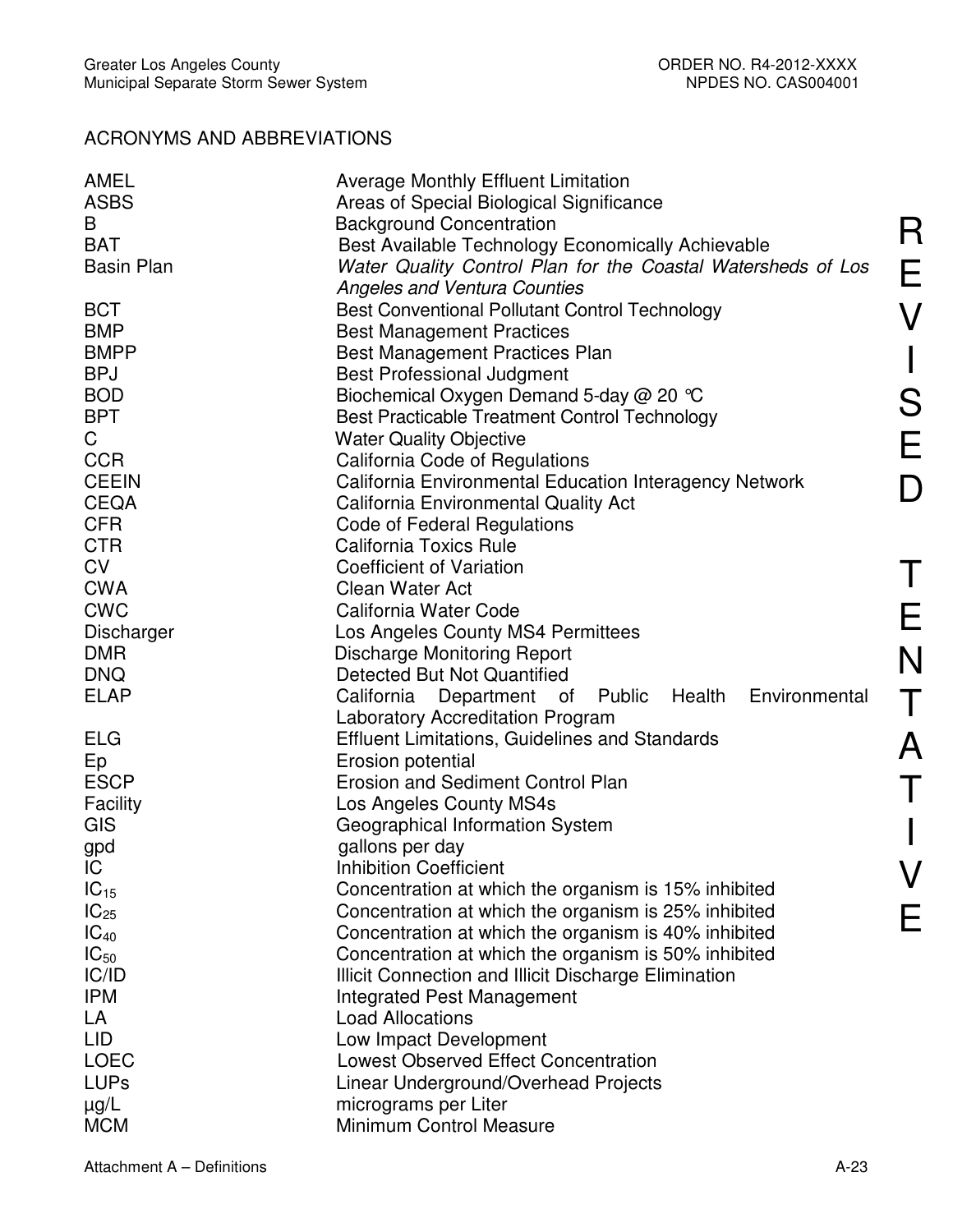| mg/L                        | milligrams per Liter                                         |
|-----------------------------|--------------------------------------------------------------|
| <b>MDEL</b>                 | <b>Maximum Daily Effluent Limitation</b>                     |
| <b>MEC</b>                  | <b>Maximum Effluent Concentration</b>                        |
| <b>MGD</b>                  | Million Gallons Per Day                                      |
| ML                          | Minimum Level                                                |
| <b>MRP</b>                  | Monitoring and Reporting Program                             |
| MS4                         | Municipal Separate Storm Sewer System                        |
| <b>NAICS</b>                | North American Industry Classification System                |
| ND.                         | <b>Not Detected</b>                                          |
| <b>NOEC</b>                 | No Observable Effect Concentration                           |
| <b>NPDES</b>                |                                                              |
|                             | National Pollutant Discharge Elimination System              |
| <b>NSPS</b>                 | <b>New Source Performance Standards</b>                      |
| <b>NTR</b>                  | <b>National Toxics Rule</b>                                  |
| <b>OAL</b>                  | Office of Administrative Law                                 |
| <b>PIPP</b>                 | <b>Public Information and Participation Program</b>          |
| <b>PMP</b>                  | <b>Pollutant Minimization Plan</b>                           |
| <b>POTW</b>                 | <b>Publicly Owned Treatment Works</b>                        |
| QA                          | <b>Quality Assurance</b>                                     |
| QA/QC                       | <b>Quality Assurance/Quality Control</b>                     |
| QSD                         | <b>Qualified SWPPP Developer</b>                             |
| QSP                         | <b>Qualified SWPPP Practitioner</b>                          |
| Ocean Plan                  | Water Quality Control Plan for Ocean Waters of California    |
| <b>RAP</b>                  | Reasonable Assurance Program                                 |
| <b>REAP</b>                 | <b>Rain Event Action Plan</b>                                |
| <b>Regional Water Board</b> | California Regional Water Quality Control Board, Los Angeles |
|                             | Region                                                       |
| <b>RGOs</b>                 | <b>Retail Gasoline Outlets</b>                               |
| <b>RPA</b>                  | <b>Reasonable Potential Analysis</b>                         |
| <b>SCP</b>                  | Spill Contingency Plan                                       |
| <b>SEA</b>                  | Significant Ecological Area                                  |
| <b>SIC</b>                  | <b>Standard Industrial Classification</b>                    |
| <b>SIP</b>                  | State Implementation Policy (Policy for Implementation of    |
|                             | Toxics Standards for Inland Surface Waters, Enclosed Bays,   |
|                             | and Estuaries of California)                                 |
| <b>SMR</b>                  |                                                              |
|                             | <b>Self Monitoring Reports</b>                               |
| <b>State Water Board</b>    | California State Water Resources Control Board               |
| <b>SWPPP</b>                | <b>Storm Water Pollution Prevention Plan</b>                 |
| <b>SWQDv</b>                | <b>Storm Water Quality Design Volume</b>                     |
| <b>SWQPA</b>                | <b>State Water Quality Protected Area</b>                    |
| <b>TAC</b>                  | <b>Test Acceptability Criteria</b>                           |
| <b>Thermal Plan</b>         | Water Quality Control Plan for Control of Temperature in the |
|                             | Coastal and Interstate Water and Enclosed Bays and Estuaries |
|                             | of California                                                |
| <b>TIE</b>                  | <b>Toxicity Identification Evaluation</b>                    |
| <b>TMDL</b>                 | <b>Total Maximum Daily Load</b>                              |
| <b>TOC</b>                  | <b>Total Organic Carbon</b>                                  |
| <b>TRE</b>                  | <b>Toxicity Reduction Evaluation</b>                         |

R